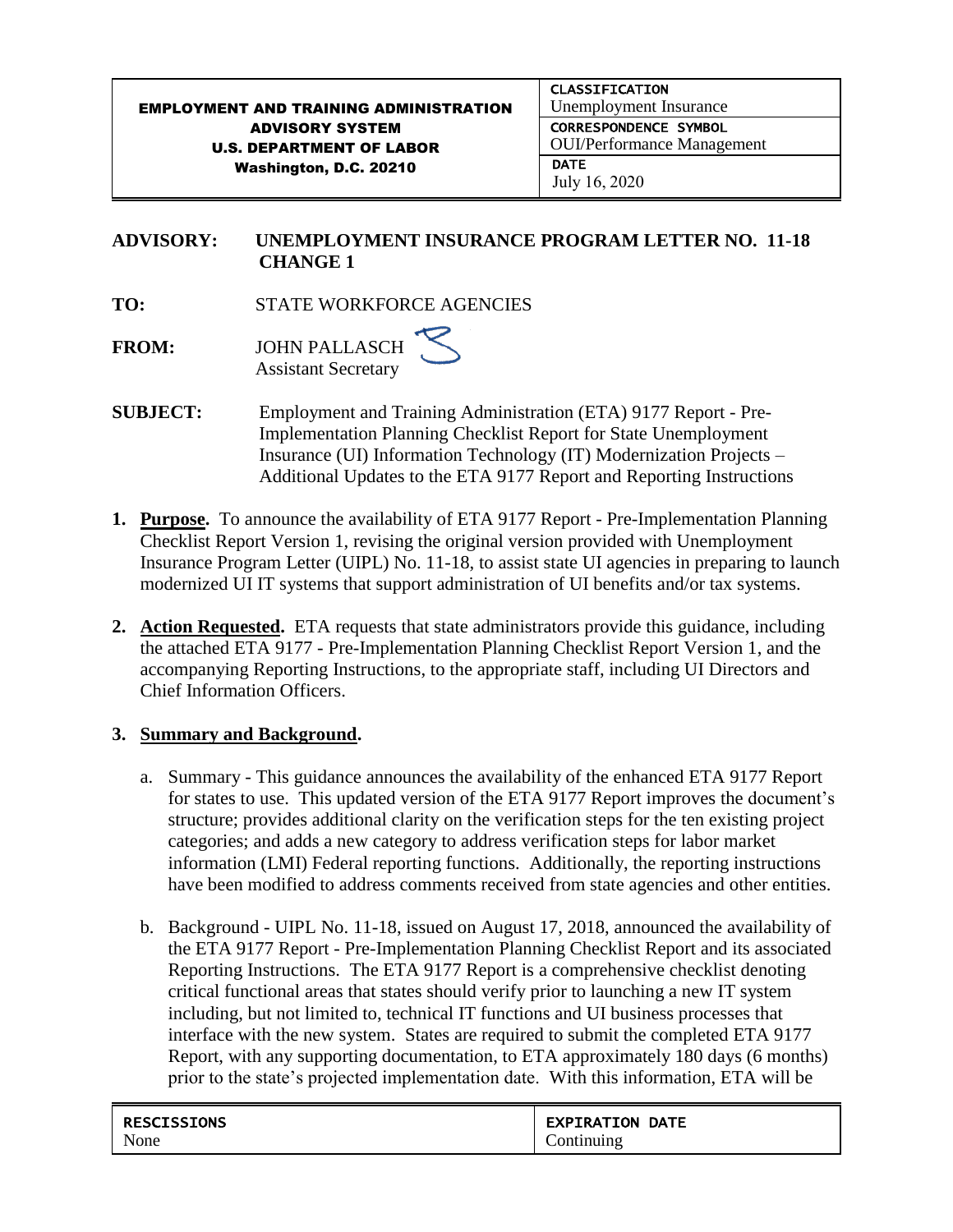able to identify any needed technical assistance, as states prepare for the implementation of a modernized system, and have an assurance that the state's implementation will have a significant likelihood of being successful.

Following the issuance of UIPL No. 11-18, ETA received comments from state agencies and other entities recommending additional items to be included in the checklist and seeking clarification on the instructions for using the Report. In addition, the Bureau of Labor Statistics recommended an eleventh project category to address LMI Federal reporting functions prior to launching a new IT system. ETA has enhanced the ETA 9177 Report and accompanying instructions to address the comments received.

The list of critical areas identified in the enhanced ETA 9177 Report is now comprised of the following eleven (11) Project Categories:

- 1. Functionality and Workarounds
- 2. External Alternate Access Options and Usability Issues
- 3. Policies/Procedures Development and Dissemination
- 4. Technical Preparation
- 5. Call Center/Customer Service Operations
- 6. Staffing/Staff Training on New System Operations
- 7. Staff and Customer Help Desk Support
- 8. Management Oversight
- 9. Vendor Support
- 10. Communications
- 11. LMI Federal Reporting Functions
- **4. Reporting.** The information gathered in the ETA 9177 Report must be used by states to prepare for the implementation of new UI IT systems and to ensure the availability of mission critical functions. The ETA 9177 Report is required when a state is modernizing a major component of a UI IT system or systems. A major component can be a full benefits or tax system or it can be a significant component subset, such as continued claims certification or adjudication. States may decide to do all systems at one time or use a modular approach to modernize. Any state that is preparing to launch a modernized system must certify that it has reviewed and accomplished the items detailed in the ETA 9177 Report, or has a timely plan for doing so. If a section(s) of the ETA 9177 report is not applicable to the modernization project, states must indicate that it is not applicable. If a section is left blank, then it is deemed missing during ETA's review, and the report will be regarded as incomplete. ETA will provide comments back to the state, and will request the state to revise and resubmit the report.

An ETA 9177 Report submission is not necessary when a state is merely upgrading subcomponents of a system, such as enhancing the front-end interface for claims intake. Other instances where a state is not required to submit an ETA 9177 Report include ongoing maintenance activities: database upgrade, IT server upgrades, replacing any obsolete hardware/software, etc.

As specified previously in UIPL No. 11-18, the ETA 9177 Report information must include a cover page; state general information (state name, date of submission, UI IT Modernization project name [e.g., Consortium name], contact information, and a summary of the project); and include the report on each of the UI IT Modernization Pre-Implementation Planning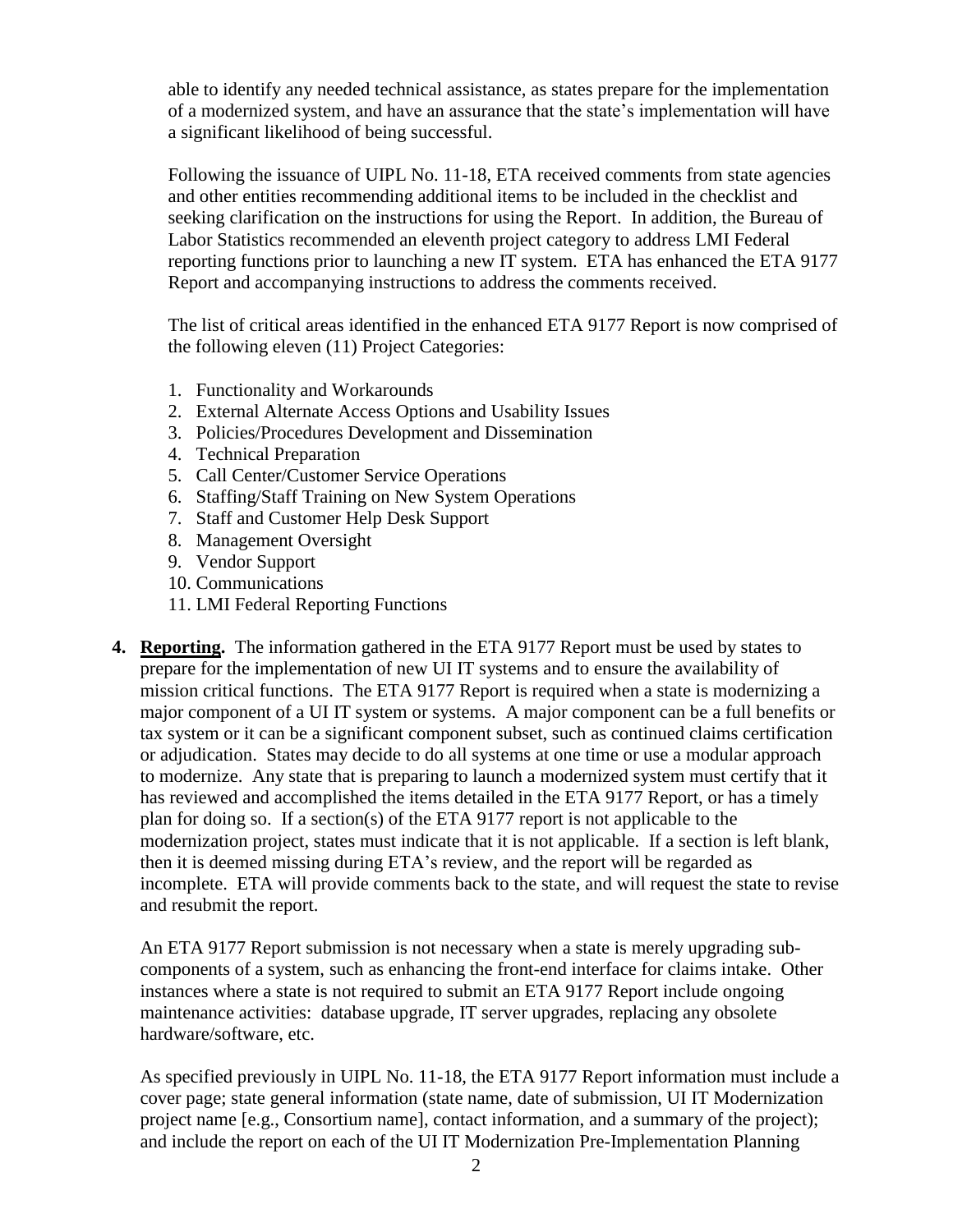Checklist Project Categories. Each Project Category has associated sub-elements. For every sub-element in the revised ETA 9177, the state must provide supporting content to demonstrate that it has addressed the specific sub-element. A Certification is required at the end of the report.

For each sub-element, the state must address issues including, but not limited to, the following:

- An overall status report;
- A brief report explaining the status of the project as it relates to the particular subelement;
- Explanations of any workaround solutions of the processes in the sub-element;
- Explanations if implementation of the new system concerning processes for the subelement will be delayed or deferred;
- Explanations for added clarity and/or to support a narrative;
- Mitigation proposals for addressing any problems;
- New project timelines if applicable; and/or
- Any discussion of identified technical assistance needs for the successful completion of the project.

This report is a narrative, not a statistical submission; therefore, states will use an ETA provided simple form template (a Microsoft Word 2010 ".doc") found in Attachment I to prepare the ETA 9177 Report. Once completed, the ETA 9177 Report must be e-mailed to the appropriate ETA regional office.

The ETA 9177 - Pre-Implementation Planning Checklist Report for State Unemployment Insurance (UI) Information Technology (IT) Modernization Projects, has been approved by the Office of Management and Budget (OMB) in accordance with the Paperwork Reduction Act of 1995. The OMB Control Number is 1205-0527 with an expiration date of 06/30/2023.

**5. Inquiries.** Questions should be directed to the appropriate ETA Regional Office.

### **6. References.**

- Section  $303(a)(6)$ , Social Security Act, 42 U.S.C.  $503(a)(6)$ ;
- Section 911(a), Social Security Act, 42 U.S.C. 1111(a);
- $\bullet$  5 CFR 1320.5;
- UIPL No. 11-18, *ETA 9177 Report - Pre-Implementation Planning Checklist Report for State Unemployment Insurance (UI) Information Technology (IT) Modernization Projects,* August 17, 2018;
- UIPL No. 22-17, *Unemployment Insurance (UI) Supplemental Funding Opportunity for State Consortia to Modernize Tax and Benefit Systems*, September 8, 2017;
- UIPL No. 19-16, *Unemployment Insurance (UI) Supplemental Funding Opportunity for Improved Operations*, August 2, 2016;
- UIPL No. 16-15, *Unemployment Insurance (UI) Supplemental Funding Opportunity for Program Integrity and Performance and System Improvements*, June 15, 2015;
- Training and Employment Notice (TEN) No. 28-14, *Pre-Implementation Planning Checklist for State Unemployment Insurance (UI) Information Technology (IT) Modernization Projects*, March 27, 2015;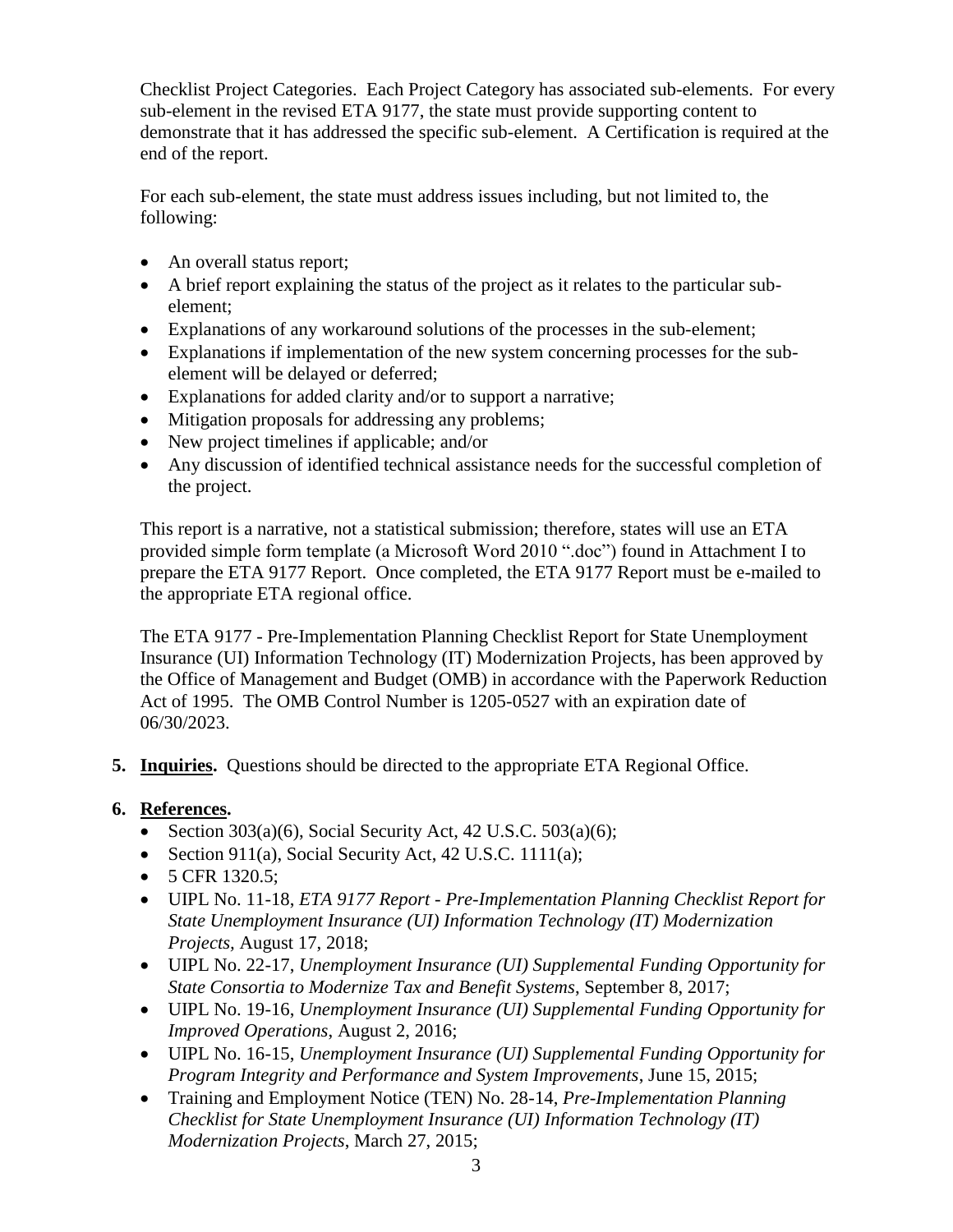- UIPL No. 13-14, *Unemployment Insurance (UI) Supplemental Funding Opportunity for Program Integrity and Performance and System Improvements*, June 16, 2014;
- UIPL No. 24-13, *Unemployment Insurance (UI) Supplemental Funding Opportunity for Program Integrity and Performance and System Improvements*, July 25, 2013;
- UIPL No. 18-12, *Unemployment Insurance (UI) Supplemental Funding Opportunity for Program Integrity, Performance, and System Improvements*, May 11, 2012; and
- UIPL No. 26-11, *Unemployment Insurance (UI) Supplemental Funding Opportunity for Program Integrity and Performance and System Improvements*, July 18, 2011.

### **7. Attachments.**

| Attachment I:  | Unemployment Insurance (UI) Information Technology (IT)<br>Modernization Pre-Implementation Planning Checklist Report Version 1    |
|----------------|------------------------------------------------------------------------------------------------------------------------------------|
| Attachment II: | Unemployment Insurance (UI) Information Technology (IT)<br>Modernization Pre-Implementation Planning Checklist Report Instructions |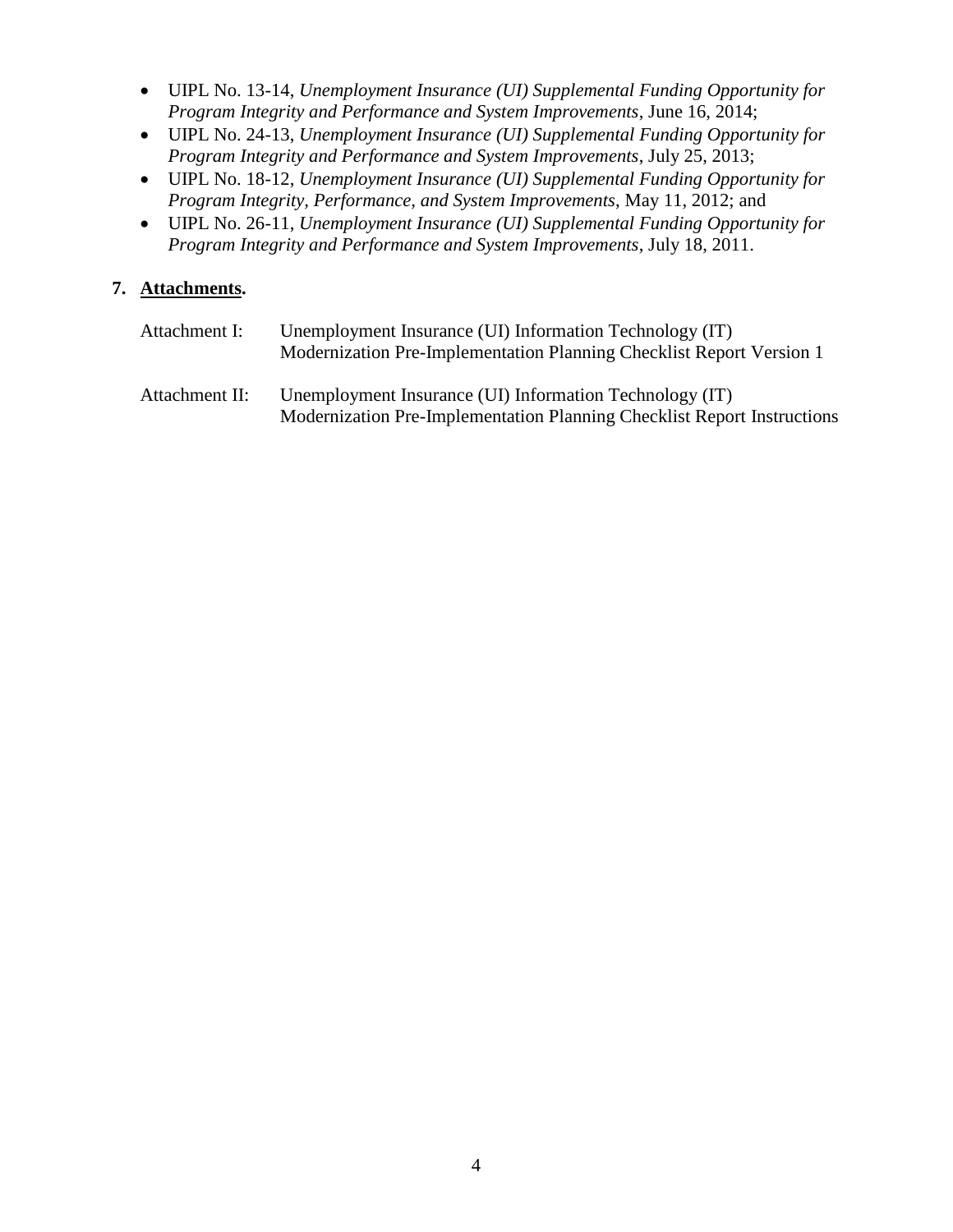# **ATTACHMENT I**

## **Unemployment Insurance (UI) Information Technology (IT) Modernization Pre-Implementation Planning Checklist Report Version 1**

U.S. Department of Labor Employment and Training Administration Form ETA 9177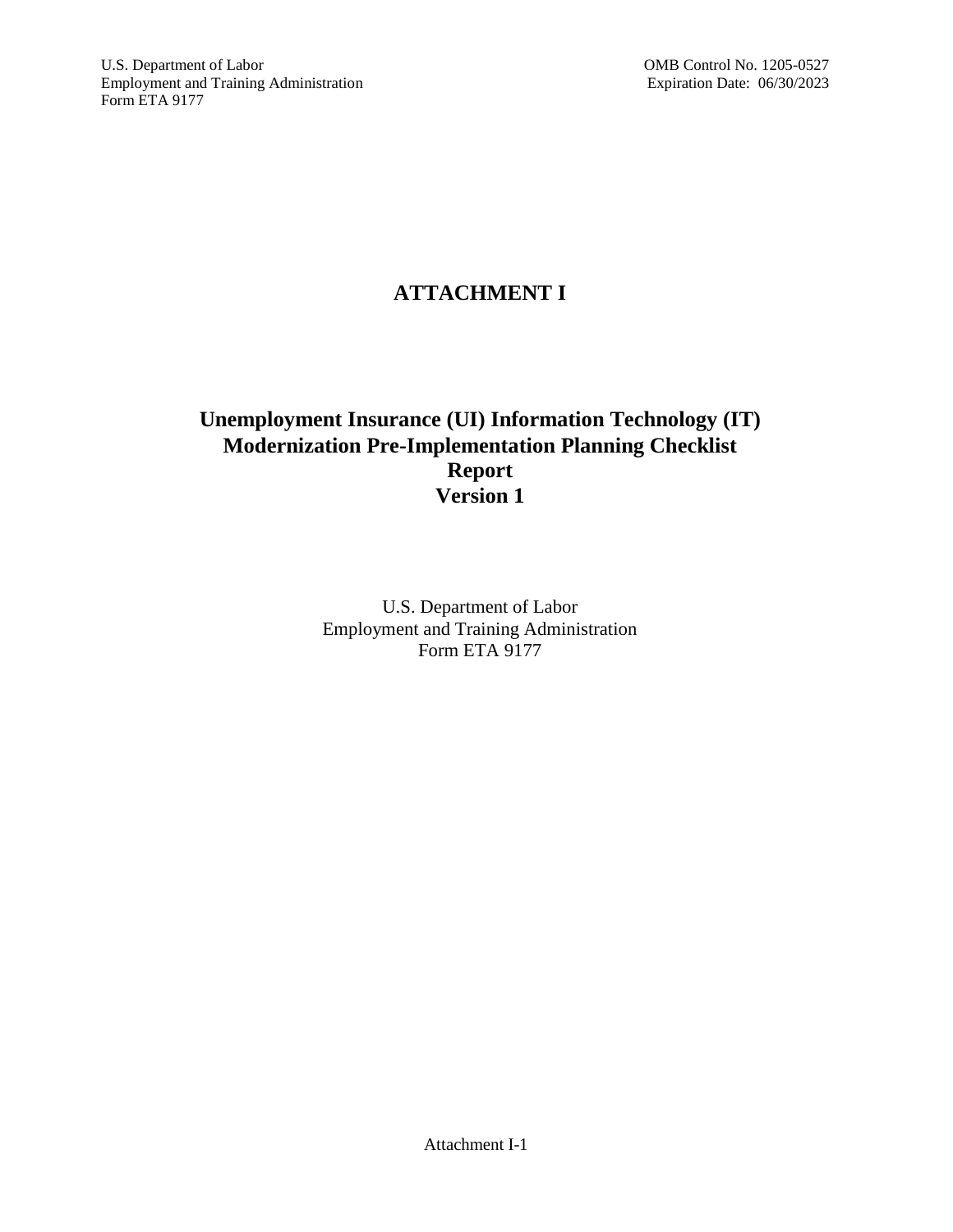# **UI IT Modernization Pre-Implementation Planning Checklist Report**

| <b>State Name:</b> |  |
|--------------------|--|
|                    |  |

**Date of Submission:** 

**Project Name:**

### **Scheduled Go Live Date:**

**Contact Information: (Name, Title, Address, Phone Number. Email Address)**

**Summary of Project:**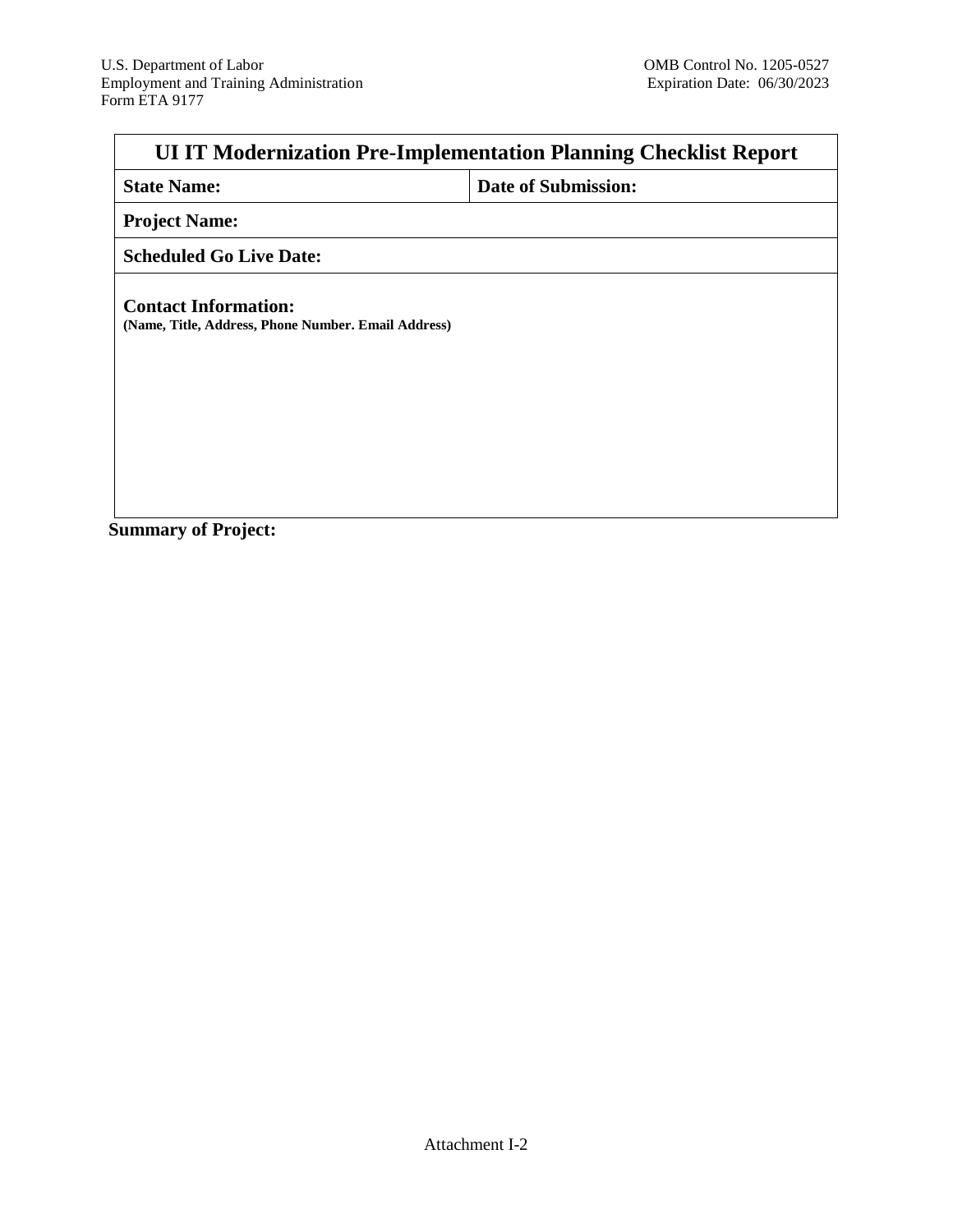## **Unemployment Insurance (UI) Information Technology (IT) Modernization Pre-Implementation Planning Checklist – Version 1**

1. Functionality and Workarounds

Ensure all functionalities are fully available and operational (preferably with no high or critical defects). If a functionality is not fully available, an interim workaround should be in place, with a plan to quickly fix the defects, especially ones that are deemed high or critical. Workarounds should be minimized, fully tested, and exercised with the staff for any system functionality that is deferred or necessary to address known system issues.

- 1.1. All Benefit functions have been fully tested, including all service channels such as web, mobile, telephone, etc., and are fully operational (unless work around(s) have been planned for and tested), including, but not limited to:
	- 1.1.1. Claims Filing:

For all supported programs: Regular UI, Unemployment Compensation for Federal Employees, Unemployment Compensation for Ex-Servicemembers, Combined Wage Claim, Disaster Unemployment Assistance, Trade Readjustment Allowances, any extensions, etc.;

- 1.1.2. Monetary determinations and monetary re-determinations;
- 1.1.3. Non-monetary determinations: Separation and non-separation issues, including automated holds, are flagged for adjudication. The effects across Benefits Year Beginnings, especially involving converted claims (claims migrated from the legacy to the new system) and Benefit Charging; non-monetary scheduling of issues, as applicable, have been thoroughly tested;
- 1.1.4. Continued Claims processing;
- 1.1.5. Benefit payment mechanisms; including (as applicable): direct deposit, debit card, and checks;
- 1.1.6. Benefit Payment Control functions and other processes associated with prevention, detection, and recovery of improper and fraudulent payments; and
- 1.1.7. Claimant account portals and/or maintenance (including password reset functionality), as applicable;
- 1.2. All Tax functions have been fully tested (unless work around(s) have been planned for and tested), including, but not limited to:
	- 1.2.1. Employer Registration: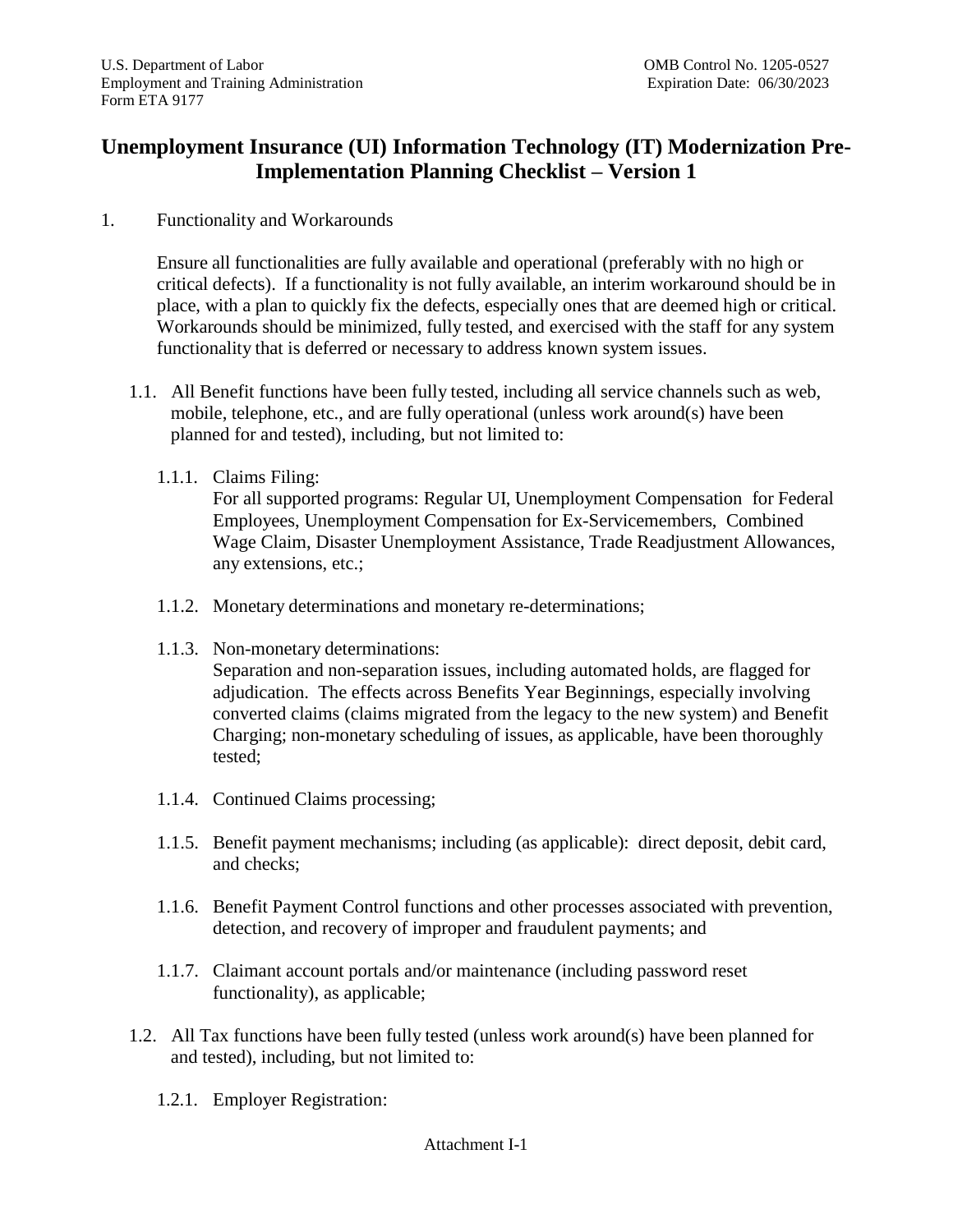- Initial registration; and
- Updates to Employer Registration;
- 1.2.2. Employer liability determinations, including reimbursable employers and employer status change;
- 1.2.3. Employer audit;
- 1.2.4. Tax rate computation;
- 1.2.5. Employer delinquency enforcement;
- 1.2.6. Employer tax and wage report and input processing;
- 1.2.7. Tax collections;
- 1.2.8. Tax refunds/overpayments;
- 1.2.9. New business registration; and
- 1.2.10. Quarterly tax filing/data entry;
- 1.3. All Appeals functions, such as automated filing of appeals, hearing notices/hearing decision correspondence, etc., have been fully tested;
- 1.4. All Reporting functions have been fully tested (unless work around(s) planned for and tested) including, but not limited to:
	- 1.4.1. Federal reporting functions, including UI Required Reports, Benefits Accuracy Measurement, and UI Data Validation; and
	- 1.4.2. UI program management reporting functions, such as tracking of initial and continued claims by age, management dashboard, and ad hoc and system logging reports;
- 1.5. All Interfaces, external and internal, have been fully tested (unless work around(s) have been planned for and tested) including, but not limited to:
	- 1.5.1. Interfaces with call center operations (e.g., screen pop, Interactive Voice Response (IVR)). Recovery procedures are established and proven in the event that an interface is down/fails;
	- 1.5.2. UI Interstate Connection (ICON) network interfaces, including Social Security Administration cross-match;
	- 1.5.3. Treasury Offset Program interface with the Internal Revenue Service;

#### Attachment I-2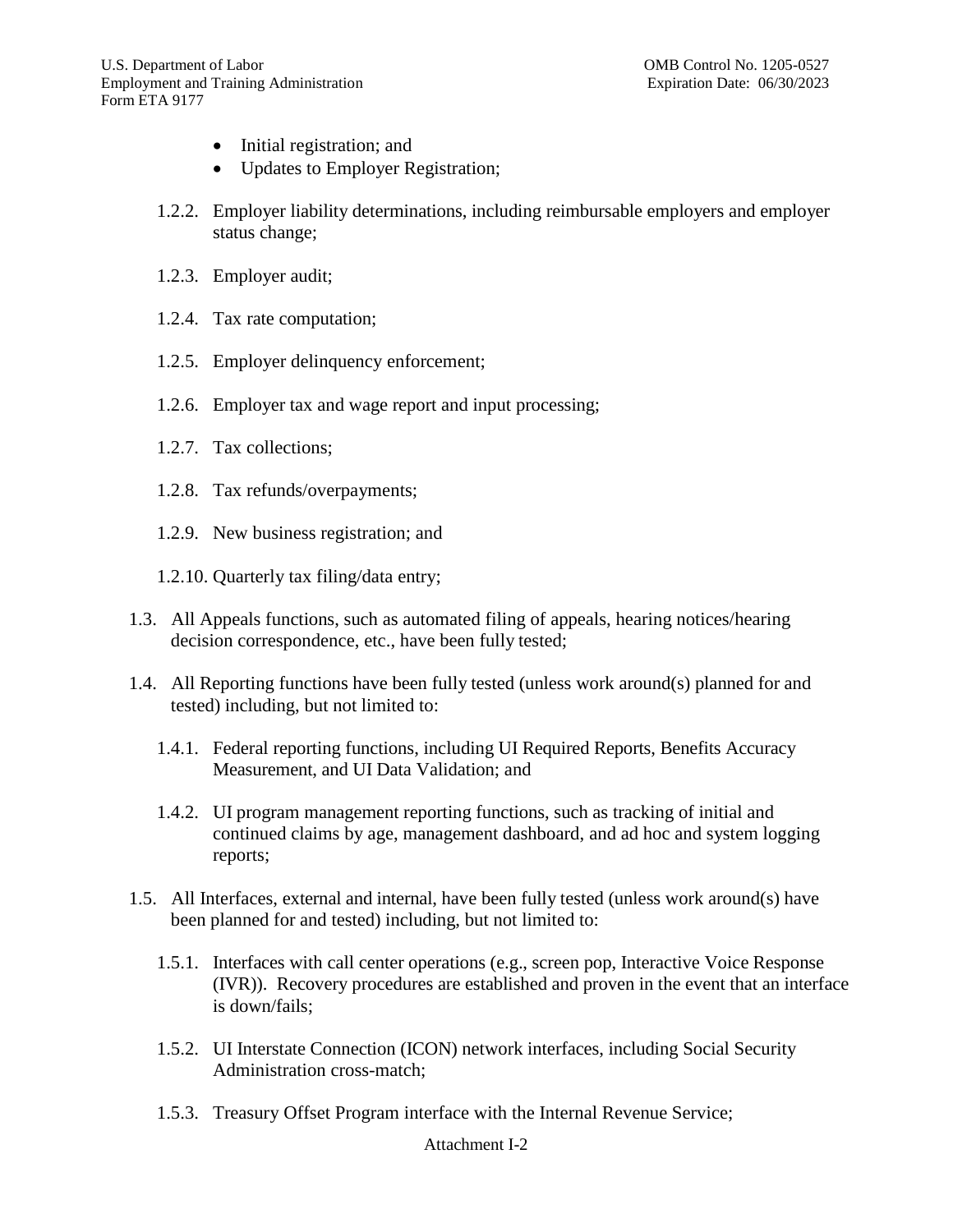- 1.5.4. Connectivity with the UI Integrity Center's Integrity Data Hub;
- 1.5.5. National Directory of New Hires interface with Department of Health and Human Services;
- 1.5.6. State Information Data Exchange System interface with Employers; and
- 1.5.7. Other external interfaces and extracts, such as those required to retrieve wage record data and quarterly employment and wages statistics (Quarterly Census of Employment and Wages (QCEW), Local Area Unemployment Statistics (LAUS), and Longitudinal Employer-Household Dynamics) microdata, and automatic cross matches for identity or other integrity purposes;
- 1.6. All Testing has been completed including, but not limited to:
	- 1.6.1. System generated forms and correspondence have been fully tested, including any configurability mechanisms and multiple language implementations;
	- 1.6.2. All user roles have been tested, and users with appropriate permissions can easily change staff role assignments directly in the application;
	- 1.6.3. Printing processes have been fully tested including:
		- Verification of printer tap test requirements have been met, including cartridge nozzle performance and printer internal firmware functionality;
		- Verification of a process in place to do manual intervention for letters and payments; and
		- Verification of mailing addresses and proper display of United States Postal Service barcodes in window envelopes, multiple pages per envelope are possible, and that printers can handle duplex printing (conservation of resources);
	- 1.6.4. Imaging and scanning, as needed, have been fully tested.
		- Sufficient storage capacity has been provisioned;
		- All legacy system image files have been successfully migrated, as applicable;
		- Indexing has been tested and validated;
		- Optical Character Recognition has been tested and validated as applicable; and
		- Imaging system recovery from failure has been tested to ensure critical customer services are not impacted;
	- 1.6.5. Batch Processes, including execution timelines, have been fully tested as outlined below: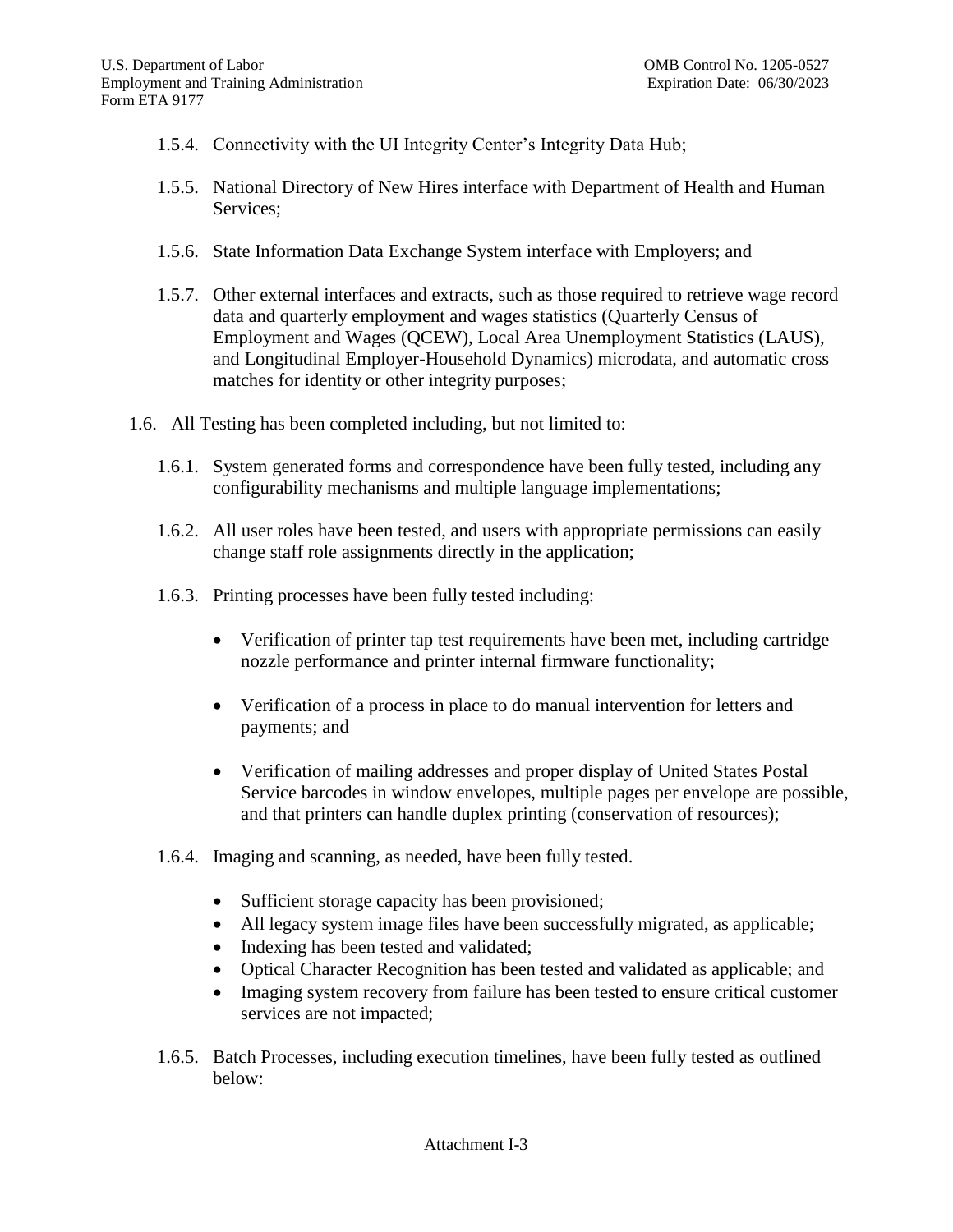- Batch processes have been executed for at least a week to ensure that all links are pointing to the correct places, all jobs run as expected and produce expected results;
- Batch processing should be completed within a designated amount of time;
- Batch processing remediation and recovery of failures have been tested and validated;
- Weekly, monthly, quarterly, and annual batch process have been tested and validated;
- If possible, a mock execution has been conducted by states for at least a week with manufactured data to simulate three times the expected load in order to ensure system readiness;
- Time travel/aging test data has been incorporated as part of system testing and User Acceptance Testing (UAT);
- If the testing can be done in an enterprise test environment, production like interaction between systems via interfaces and web services has been simulated to provide insight into potential bottlenecks or issues before launch; and
- After testing, ensure that any environment configuration file(s) have been updated for production;
- 1.6.6. Pilot the process during final testing for reporting system issues;
- 1.7. Workflows have been verified and adjusted by conducting thorough review of system-generated issue flags/triggers to ensure they are necessary, and are not creating false issues. This effort should include:
	- 1.7.1. Monitoring workflow/work items in new system and ensure proper staff coverage on all queues;
	- 1.7.2. Ensuring the capability to either migrate work items or have a process to identify unprocessed/semi processed work on the new system; and
	- 1.7.3. Addressing and closing as many work items as possible, across all functions, before "go-live";
- 1.8. System issue handling processes have been established, practiced before "go-live", and are in operation in order to:
	- 1.8.1. Ensure processes are in place to identify, track, and address system errors;
	- 1.8.2. Develop procedures to document and communicate any system work-around or resolution; and
	- 1.8.3. Ensure system error messages are understandable (and have been fully tested before "go-live").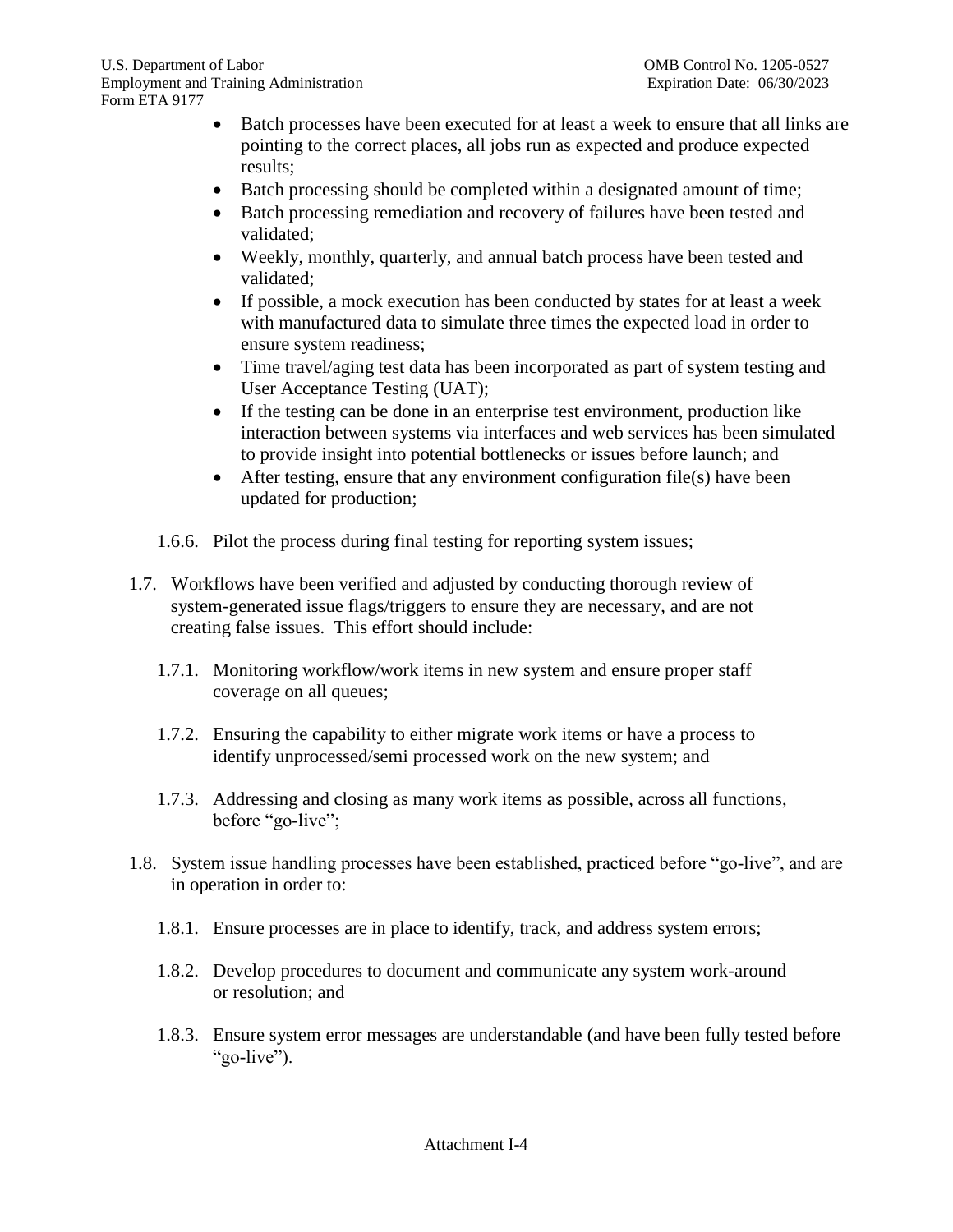### 2. External Alternate Access Options and Usability Issues Addressed

- 2.1. Alternative Access Options are made available in compliance with ETA guidance, including alternative access options for individuals with barriers to filing by phone or online, such as those with Limited English Proficiency, disabilities, literacy issues (including computer literacy), and computer access issues;
- 2.2. Websites and other forms of communications, like brochures and posters, are in place which clearly identify alternative access points that effectively communicate to the populations with barriers described in section 2.1;
- 2.3. All staff have been fully trained on how to assist individuals with access barriers on using alternative filing options;
- 2.4. Staff and customer system access to new system has been defined, with outreach to all customers regarding access changes prior to going live, including processes to migrate existing credentials and/or establish new credentials;
- 2.5. New credentials are clearly described to the customer when attempting to first access the new system. If security questions or knowledge base authentications are used for self-services, industry best practices should be followed. If email accounts are used as the UserID for self-services login, the state has provided mechanisms for customers to easily create an email account if they do not have one; and
- 2.6. Ensure usability and access including:
	- 2.6.1. Compliance with the Americans with Disabilities Act including meeting 508 compliance standards for hardware, software, websites, and documentation;
	- 2.6.2. Website content has been translated for identified significant population language groups within the state, including correspondence as applicable;
	- 2.6.3. Relevant state standards and other standards such as Web Content Accessibility Guidelines have been incorporated;
	- 2.6.4. On-line content is clear, understandable, and at appropriate reading level (preferably tested by appropriate customer population);
	- 2.6.5. Websites provide information on alternative access for individuals with barriers; and
	- 2.6.6. IVR phraseology and messages are clear and understandable.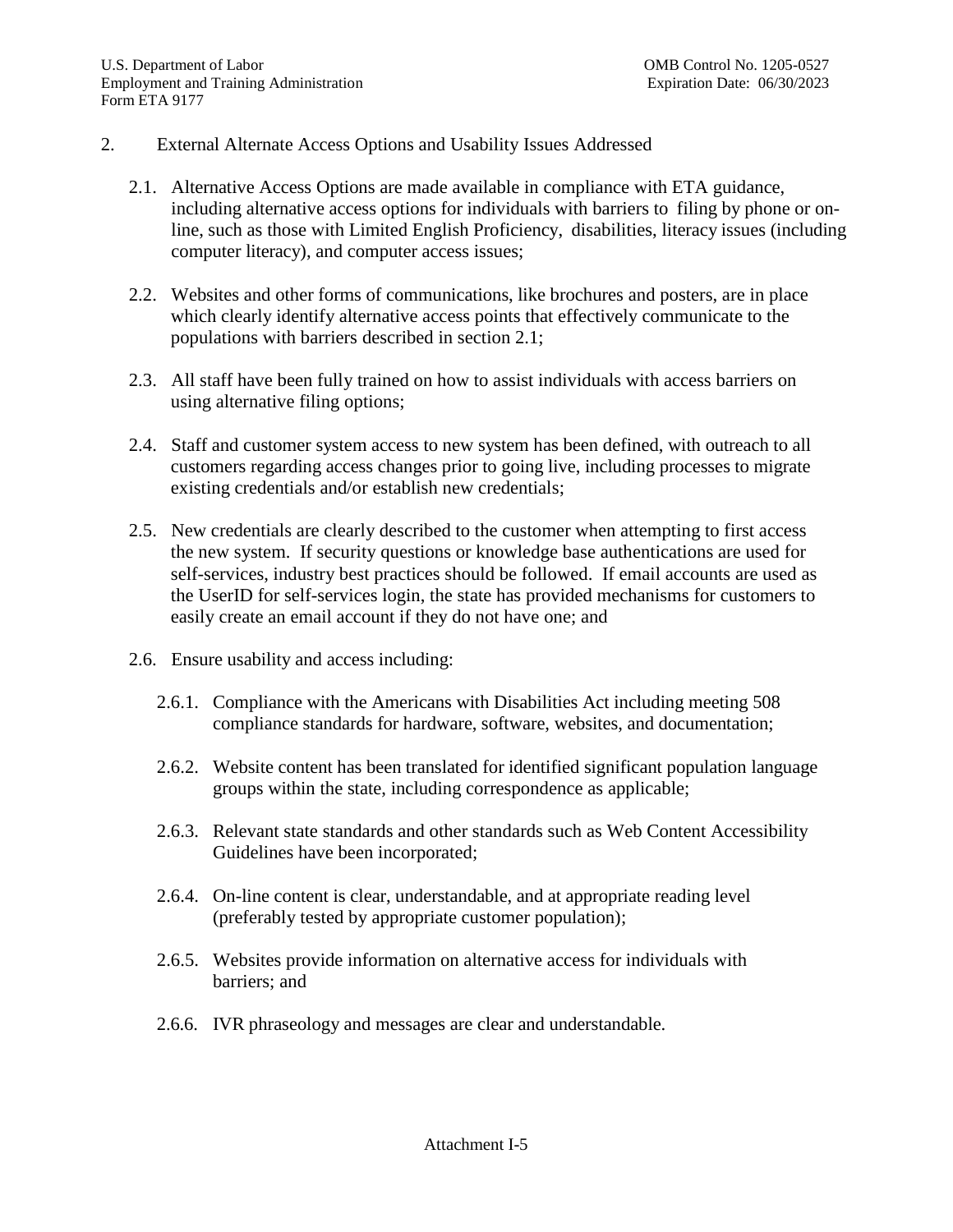### 3. Policies and Procedures

Ensure policies and procedures have been developed, completed, and disseminated, including:

- 3.1. Policy and procedural changes coinciding with UI system modernization;
- 3.2. Policies for data security, including those for handling privacy and confidential data;
- 3.3. Policies for data retention and data disposal;
- 3.4. Staff has been fully trained on new policies and procedures;
- 3.5. Any updates to organizational structure have been coordinated with human resources department and disseminated agency-wide;
- 3.6. Any new or modified roles have been clearly defined, and staff have been appropriately trained; and
- 3.7. Disaster Recovery (DR) plan is in place and the Recovery Time Objective and Recovery Point Objective have been established and disseminated.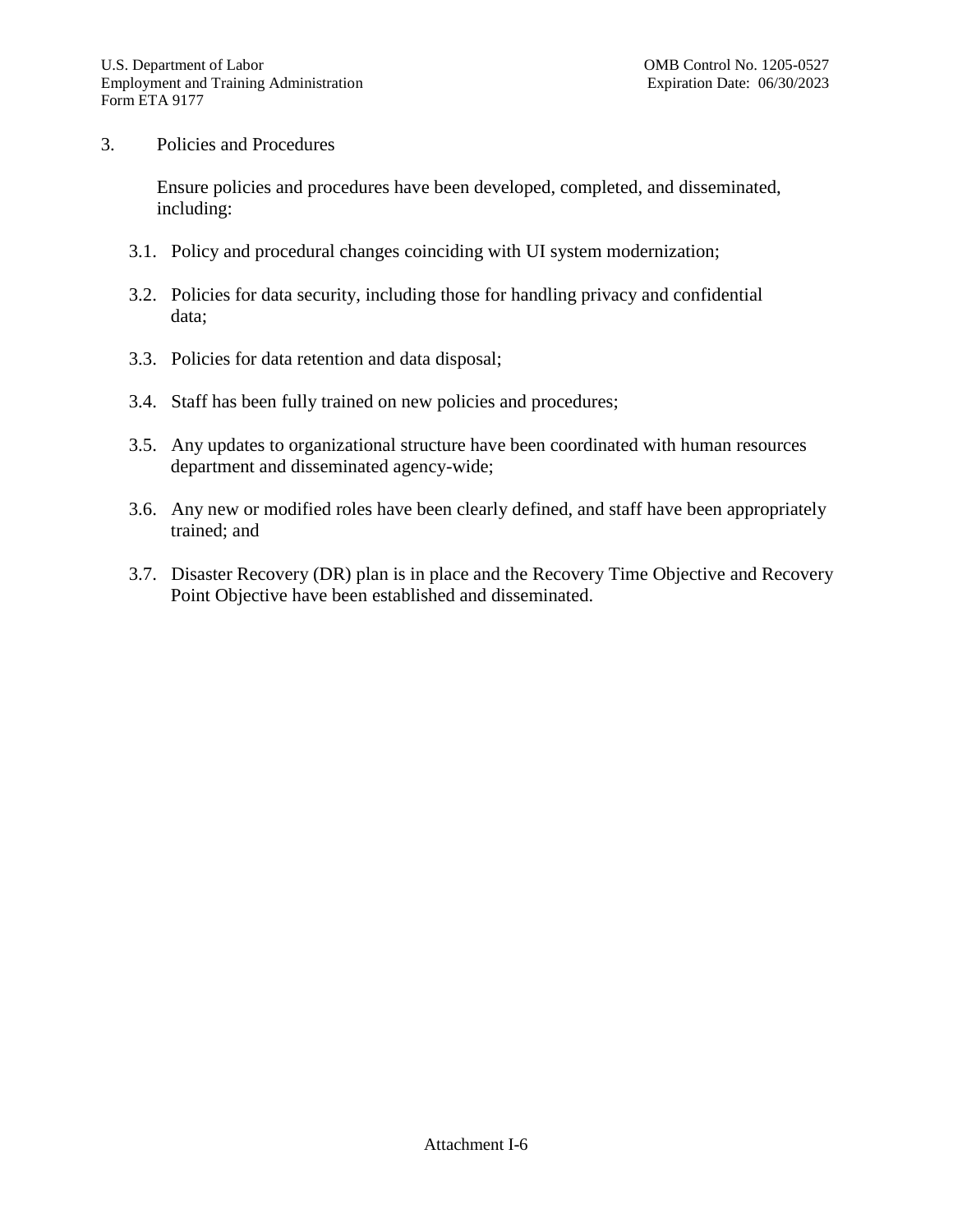### 4. Technical Preparation for System Implementation

Ensure the technical preparation for system implementation is completed prior to "go-live", including

- 4.1. Data architectures/data structures have been addressed and documented. Internal and external data users have been consulted in the development of new data structures;
- 4.2. Data conversion is complete and successful, including:
	- 4.2.1. State policies and procedures have been followed to inform migration strategy of data to the new system and backlogs are addressed prior to initiating data migration process;
	- 4.2.2. Data model diagram (entity relationship model) of the legacy system and the new system have been completed;
	- 4.2.3. System design document(s), technical design document(s) and related artifacts have been completed and reviewed for completeness;
	- 4.2.4. New system results checked and reconciled against legacy system results;
	- 4.2.5. Spot checks have been completed for particular areas of interest (such as: overpayments, certifications, employer charging, ICON Billing (IB6), and accounting balances);
	- 4.2.6. System blackout period has been benchmarked, if appropriate, with notification and messaging to customers in advance;
	- 4.2.7. Multiple successful data conversions, including record count verifications, and Extract, Transform, Load final load benchmarking have been completed and, process lockdown is in place before going live; and
	- 4.2.8. Financial reporting has been thoroughly tested and validated, as Trust Fund/Financial staff interactions are critical;
- 4.3. Independent Verification and Validation has been conducted, as needed;
- 4.4. Bridging processes/protocols between applications/systems are in place as needed (for example, new benefits system integrated with legacy tax system or the inverse);
- 4.5. User roles have been well-defined, configured, and set-up in the system. The use of excessive amount of roles in the system should be avoided in order to ensure a coordinated workflow process;
- 4.6. Comprehensive UAT has been performed including: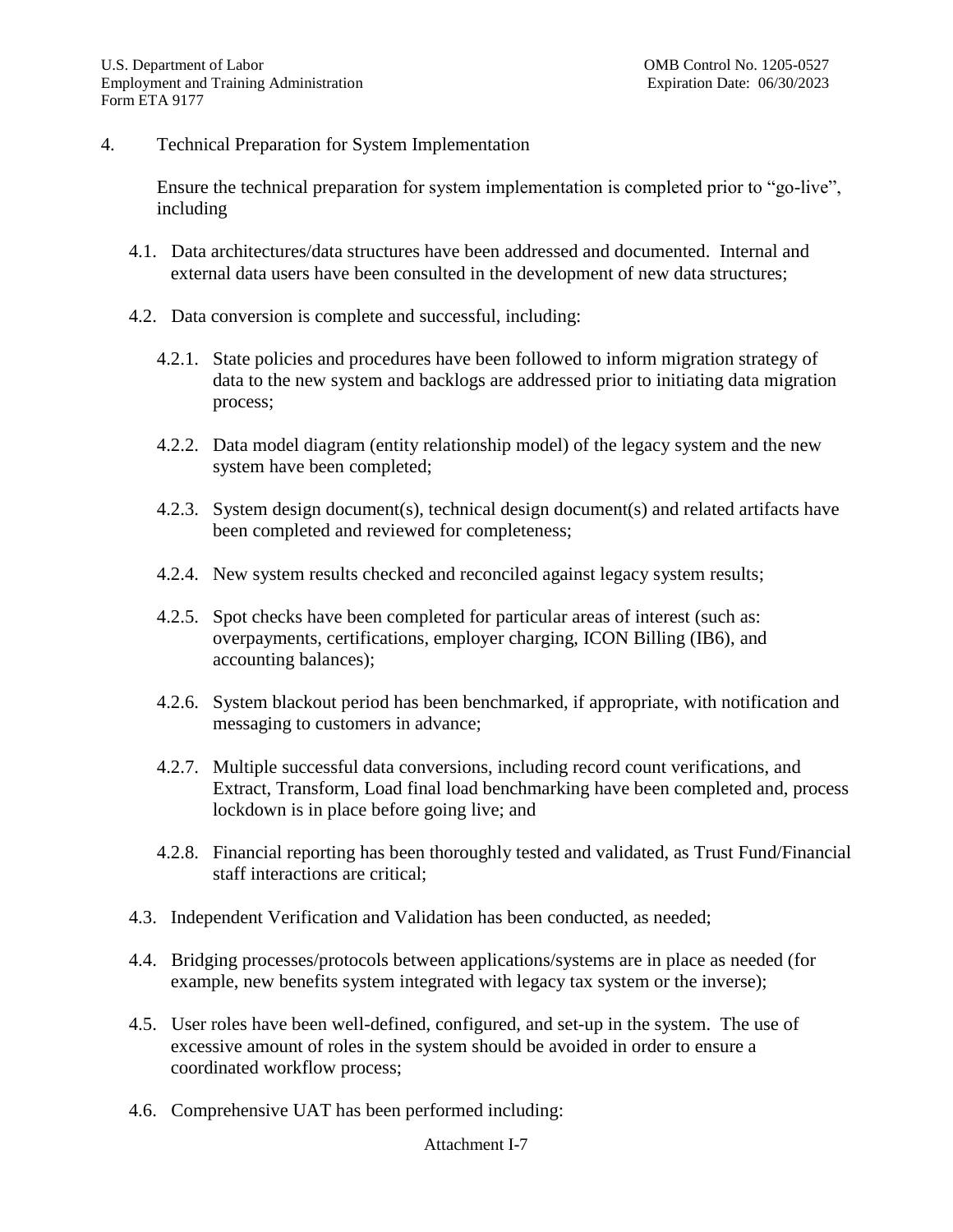- 4.6.1. UAT has been conducted with positive results and conducted again following any additional system changes;
- 4.6.2. System defects were systematically tracked and remedied;
- 4.6.3. Defect tracking and remediation processes are in place post "go-live" (in conjunction with development vendor), along with applicable service level agreements (SLAs) for response times and fix turnaround times;
- 4.6.4. System help has been verified (e.g., page level, field level); and
- 4.6.5. Logging and exception handling have been verified, including any tool used for mining application logs;
- 4.7. Capacity has been developed to rapidly identify system flaws and make immediate fixes. Hot fix procedures are established, exercised, and validated;
- 4.8. Contingency/Back-up plan is in place if new system fails particularly if no overlap of legacy and new system at go live point;
- 4.9. If a DR site is in place and available, testing and validation of the DR site has been conducted;
- 4.10. Incoming phone capacity (lines and staff) have been adjusted for anticipated increases in call volume, including:
	- 4.10.1. Call Centers, as applicable; and
	- 4.10.2. Any other Agency unit staff that will conduct triage of system issues with customers;
- 4.11. "Go-live" decision points (show stoppers) have been outlined and continue to be followed;
- 4.12. System performance has been checked under peak user loads, including complex transactions, prior to "go-live";
- 4.13. System availability testing has been conducted, including:
	- 4.13.1. Demonstrated system availability under heavy loads for sustained period of times; and
	- 4.13.2. Monitoring of computing resource consumption (processors, memory, input/output, etc.);
- 4.14. System operations reporting is available, including management dashboard, ad hoc reports, and system logging and audit trails, as needed;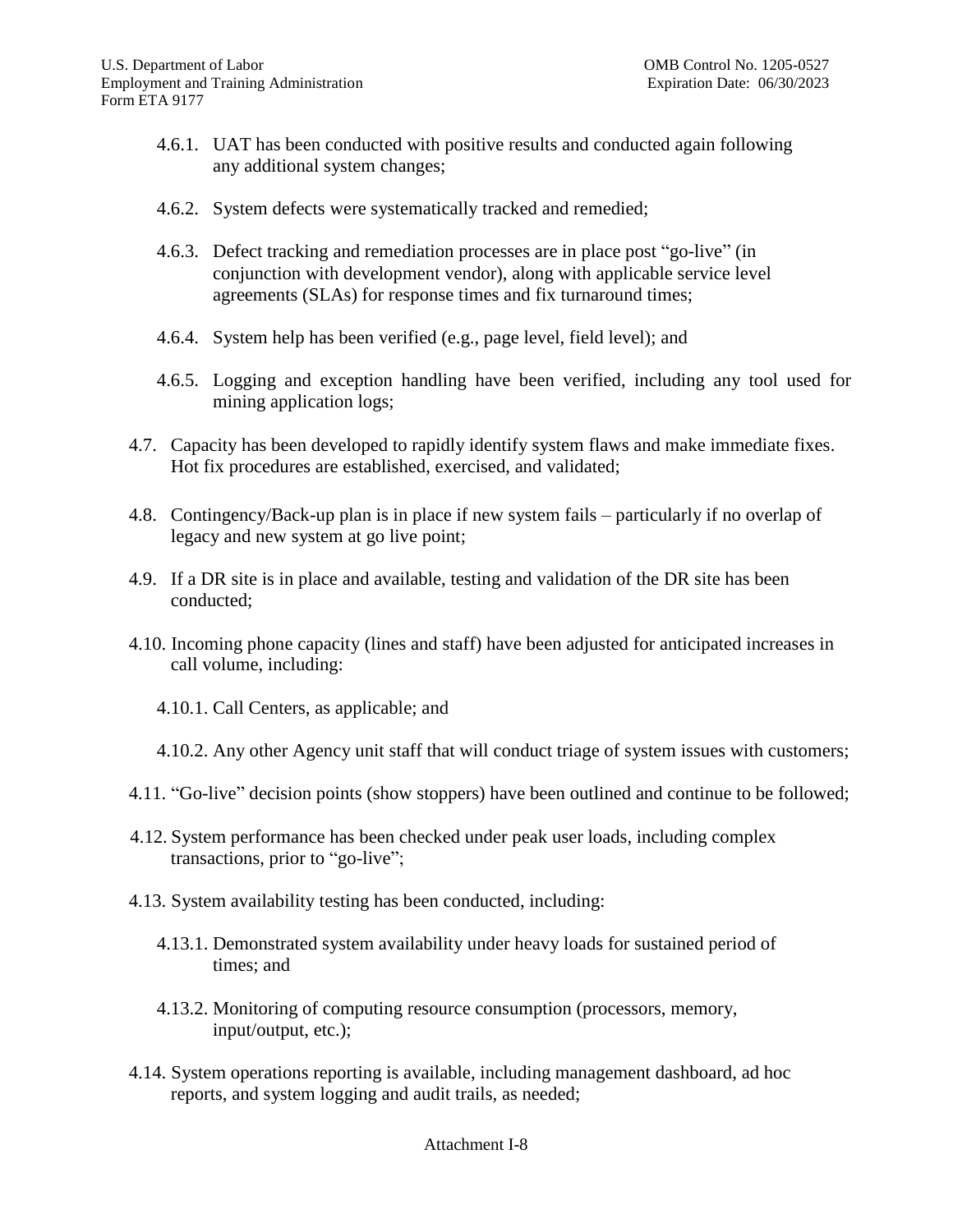- 4.15. Production configuration is defined and in place;
- 4.16. Automated production build /testing/production environment promotion process is in place for post-deploy defect fixes and enhancements;
- 4.17. System security has been tested and validated, including:
	- 4.17.1. Verification and validation of Data and System security;
	- 4.17.2. Verification of other internal system controls in order to ensure security and confidentiality of data; and
	- 4.17.3. Security Penetration and/or Performance Testing has been conducted;
- 4.18. Business knowledge has been successfully transferred to appropriate agency/staff to operate the system, including role management, configuration settings and management, dashboards, and reporting;
- 4.19. End user support, problem reporting, and resolution protocols are in place;
- 4.20. IT knowledge transfer has been completed in order for agency to maintain and support the system. System performance benchmarks documented during build (and start early) have been used by IT staff to complete configuration/programming changes to support performance and system expectations (not just "help" vendor); and
- 4.21. Transition planning and execution concerning post-warranty or maintenance phase has been validated with vendor.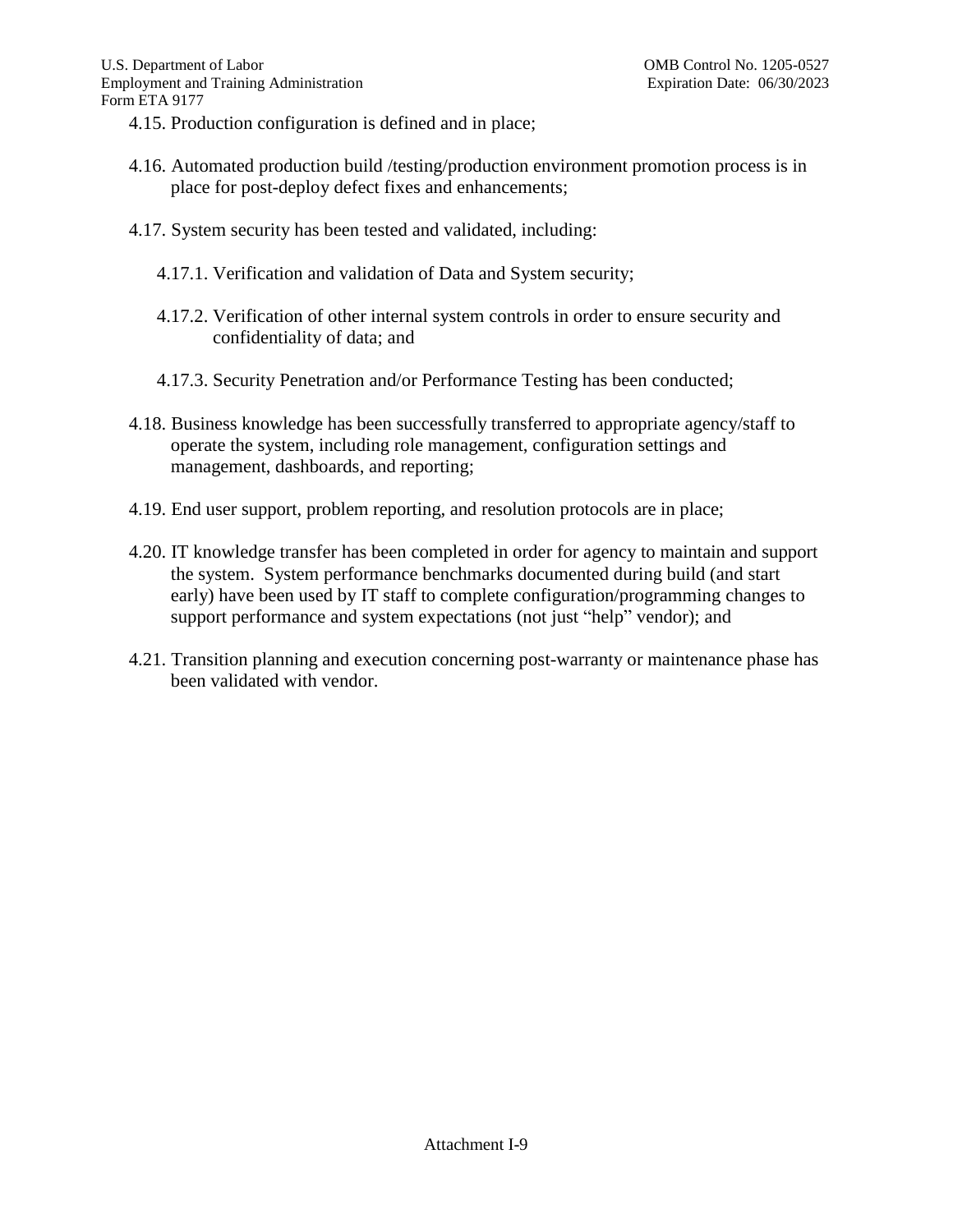5. Call Center /Customer Service Operations

Ensure Call Center /Customer Service Operations strategies are in place including:

- 5.1. Call center standard operational procedures adapted, as appropriate;
- 5.2. Call center staff and/or customer service representatives (CSRs) have been fully trained, including:
	- 5.2.1. CSRs/agents have participated in system UAT;
	- 5.2.2. CSRs/agents, supervisors, and managers have been trained in the use of the new system;
	- 5.2.3. Staff have been cross trained for use/augmentation, particularly to manage inquiries;
	- 5.2.4. Project staff have been assigned/embedded into the customer service operations for at least the first few weeks in order to help the team transition to the new system support procedure; and
	- 5.2.5. Call center staff have been included in the triage calls for the first few weeks after going live;
- 5.3. Modernization system and operations help desk information have been provided to all front-line CSR staff;
- 5.4. Front-line and management staff know triage process when system issues arise, and issue escalation processes have been clearly defined and understood by staff; and
- 5.5. Team meetings are scheduled daily and, as needed, to address:
	- 5.5.1. New system issues;
	- 5.5.2. Customer complaints; and
	- 5.5.3. New operational or procedural issues.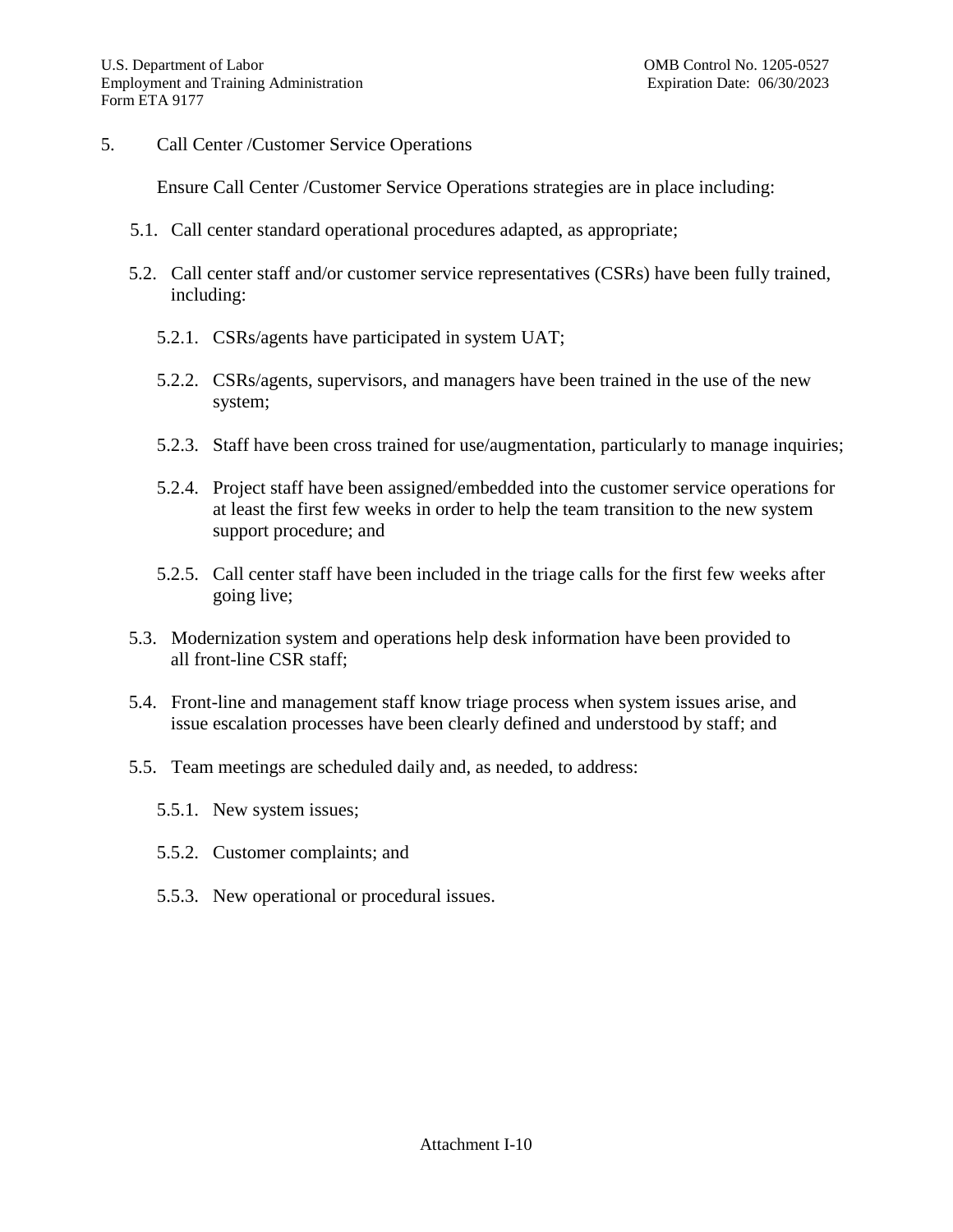### 6. Business Process

Ensure new business processes have been established, staffed, and that staff have been fully trained on any/all new system operations

- 6.1. Business processes and standard operating procedures have been developed and made available to all staff to enable them to understand how the new system has changed their work processes;
- 6.2. Roles/responsibilities have been fully defined prior to "go-live";
- 6.3. Staff have been trained on new business processes and roles and responsibilities;
- 6.4. Training materials and tools to support new business processes (desk guides, handbooks, etc.) have been fully developed and provided to management and staff. A final training session, where "practice on production" work happens to uncover potential skill gaps (and also possible conversion issues) has been conducted;
- 6.5. Service delivery strategies have been clearly identified, made known to staff, and fully communicated to customers;
- 6.6. Management and staff have been fully trained on new system features and operations, broadly as well as in relation to their specific job responsibilities including:
	- 6.6.1. Training that covers refresher information on program knowledge;
	- 6.6.2. Training or refresher training has been scheduled as close to "go-live" as possible; and
	- 6.6.3. Recognition that people learn at a different pace if the training material is online or interactive, ensure the resources are made available to staff for self-learning after formal classes are complete;
- 6.7. Additional staffing needs have been identified/secured to address new system implementation including:
	- 6.7.1. Call center(s) (calls can dramatically increase during a conversion);
	- 6.7.2. Adjudication staff (modernized systems tend to contain more automated flags that raise issues requiring adjudication);
	- 6.7.3. Appeals staff (the number of appeals may increase following a conversion as a result of newly automated processes which may impact claimants' benefits or employers' liability);
	- 6.7.4. Other support functions such as integrity-related activities; and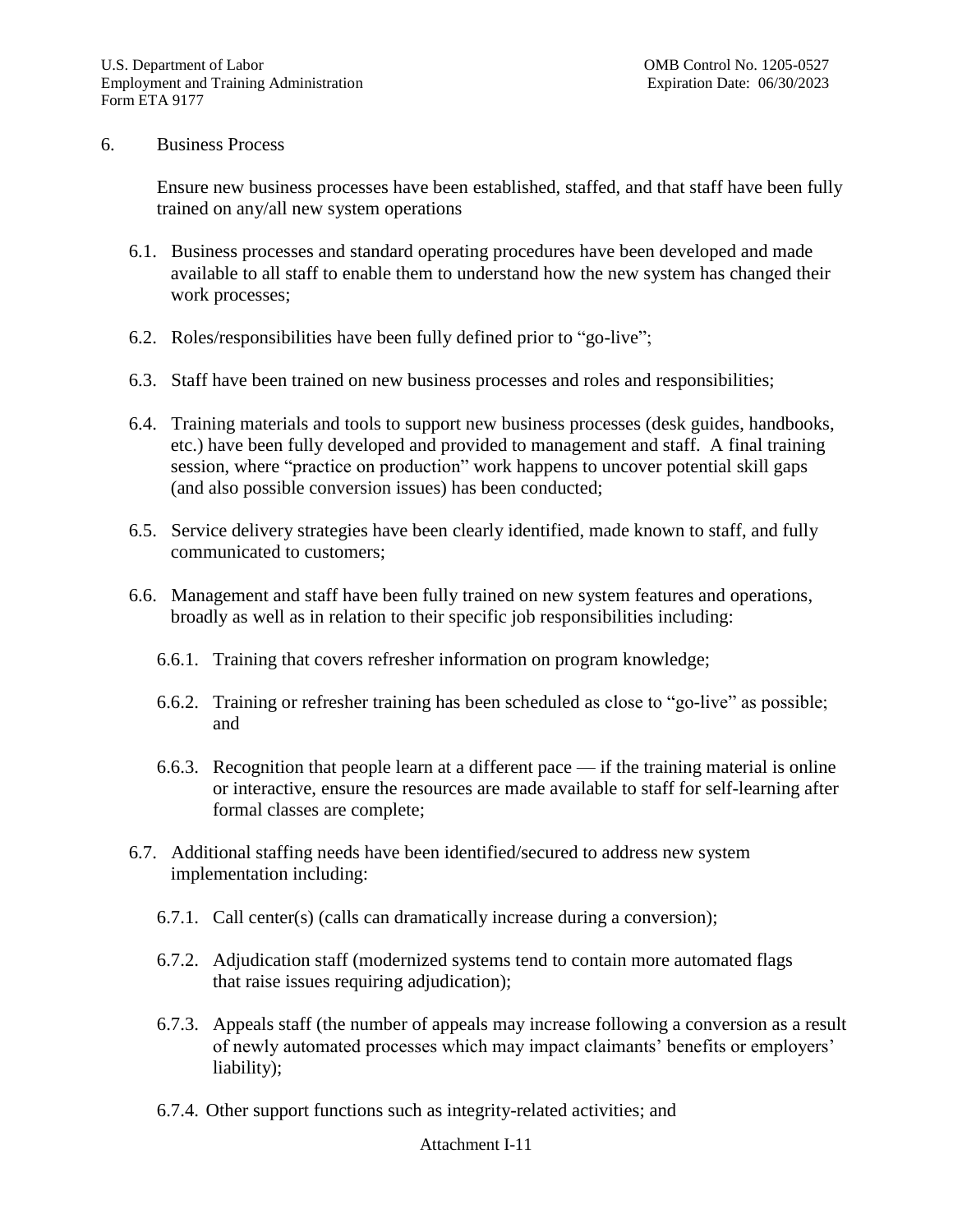6.7.5. Advance identification and clarification of roles for the members of the triage team (e.g., Frontline and Management staff, Help Desk staff, Call Center staff, Vendor, Labor Market Information (LMI) staff, etc.).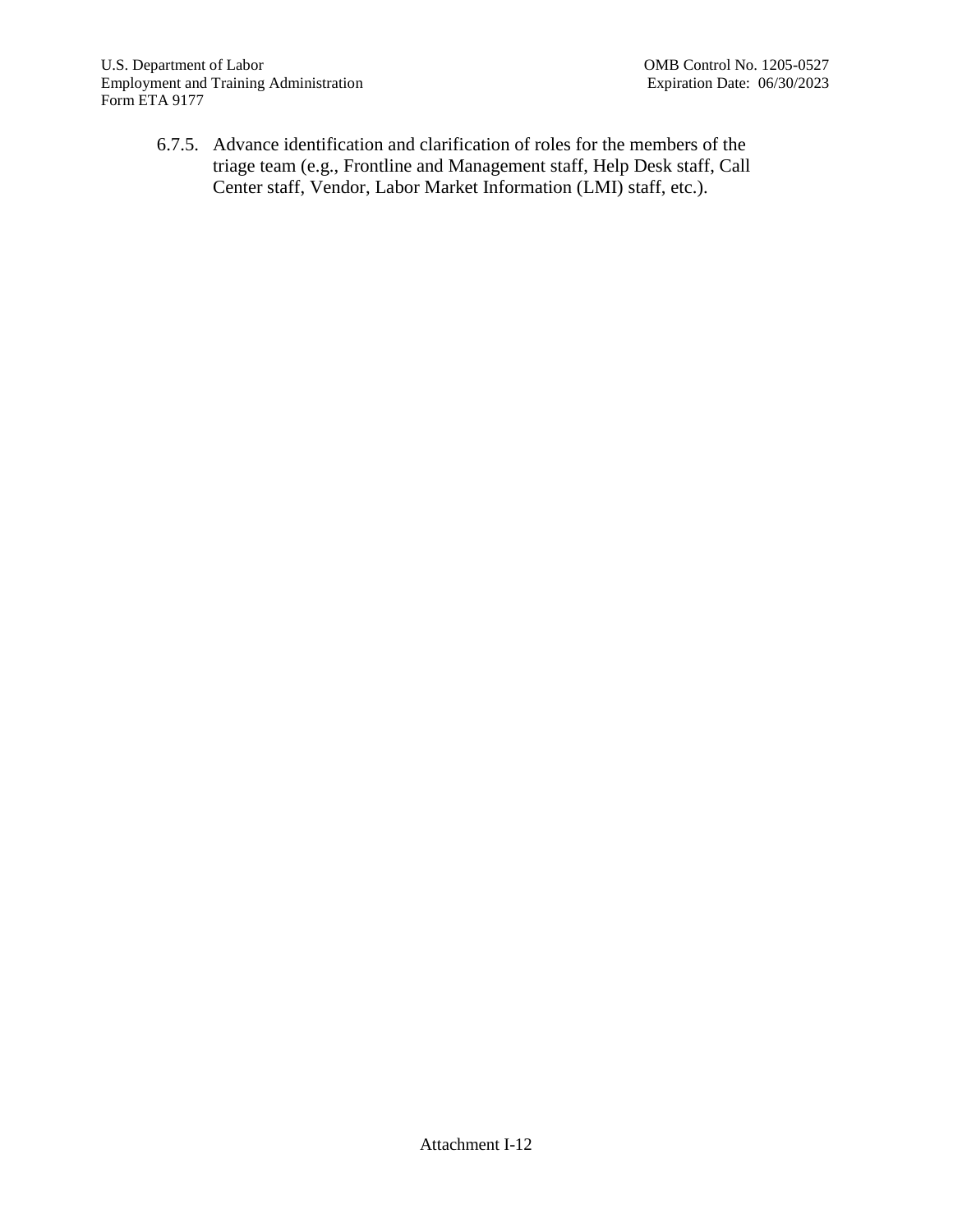### 7. Help Desk

Ensure Staff and Help Desk Support is available, including:

- 7.1. Key staff have been put on alert and made available during critical times of conversion and deployment;
- 7.2. Procedures have been established for escalation processes, triage processes for addressing system technical/functional issues, communication channels, and coordination with Call Centers, as applicable;
- 7.3. Dry-runs of procedures with Help Desk staff have been conducted, including:
	- 7.3.1. Project staff have been embedded into the help desk team to help the team transition to support the new application and answer questions, etc.; and
	- 7.3.2. Help desk staff is included in the triage calls;
- 7.4. Help Desk is adequately staffed with modernization testers, including:
	- 7.4.1. Subject Matter Experts, Business Analysts, and Project Team members;
	- 7.4.2. Subject Matter Experts have been assigned for every 10-15 people in the State Agency in order to assist with questions and training; and
	- 7.4.3. Laptops have been distributed to modernization testers (Subject Matter Experts) to report any findings;
- 7.5. Contact information has been published and disseminated to appropriate personnel, including LMI staff;
- 7.6. Procedures to categorize and track system issues based on help requests are in place (e.g., credential/access issue, performance, questions needing clarification, etc.); and
- 7.7. Ensure Help Desk is available to support staff.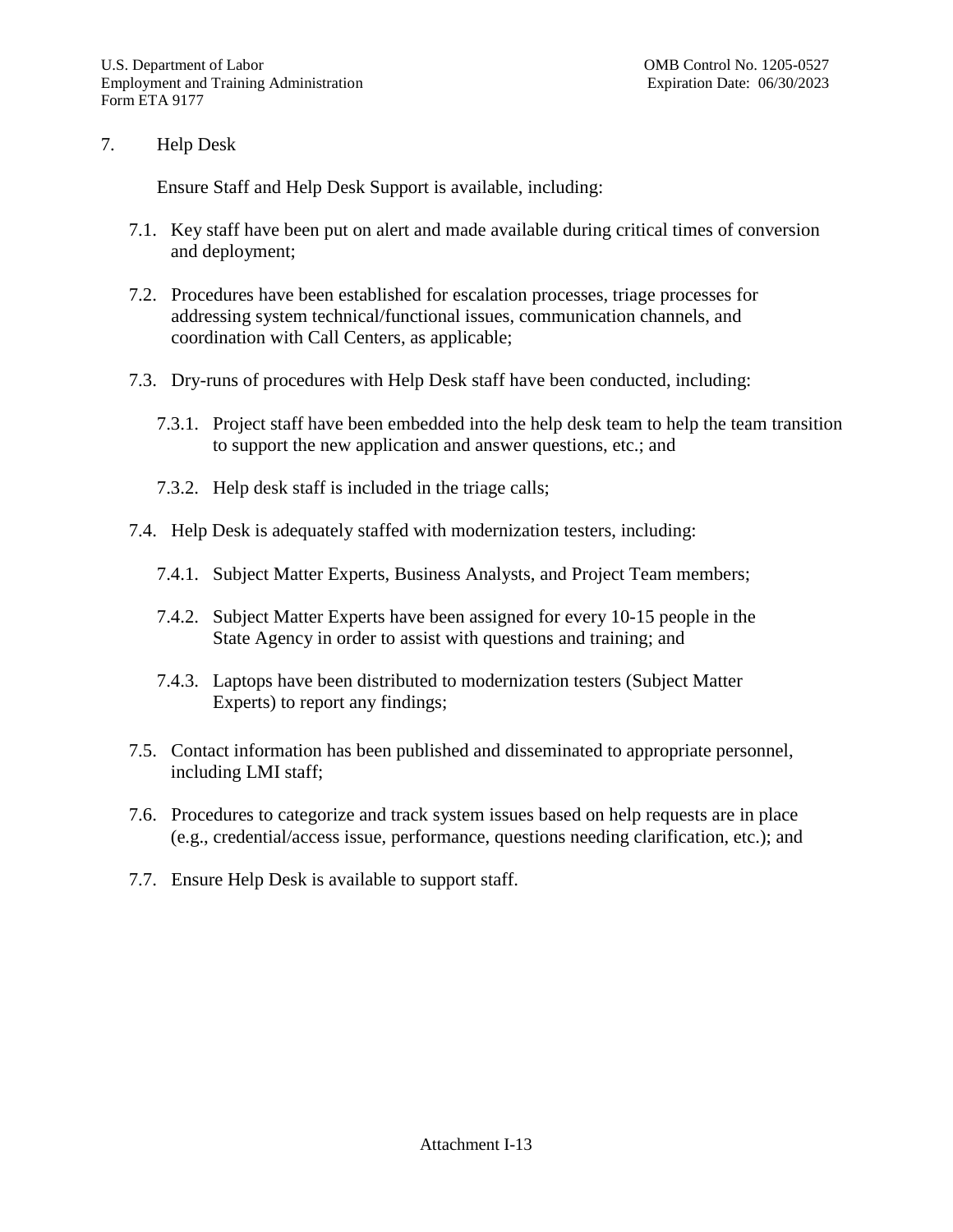### 8. Management Oversight

Ensure management oversight is delivered, including:

- 8.1. Managers have been fully trained on management features and reporting processes in the system, including those for LMI and Bureau of Labor Statistics (BLS) to ensure that state unemployment and employment statistics can continue to be provided to the state;
- 8.2. Managers have been prepared to support staff if system issues arise;
- 8.3. Additional management meetings are scheduled during transition to identify and resolve issues; and
- 8.4. A support group for managers has been established to share information and relearn how to do their job functions using the new system.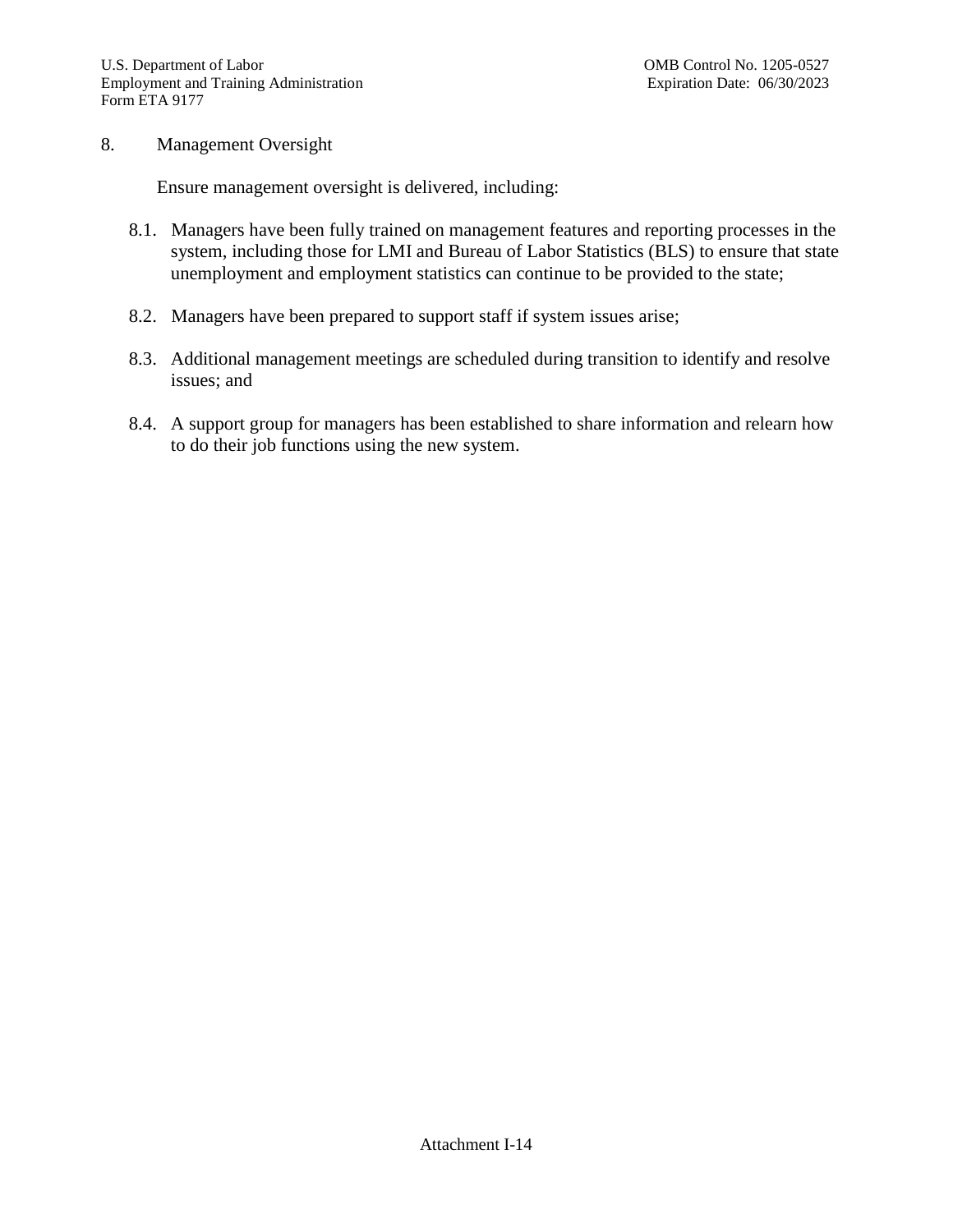### 9. Vendor Support/Communications

Ensure vendor support and communications has been established, including:

- 9.1. Process for addressing post implementation system fixes with vendor is in place prior to implementation;
- 9.2. Process for tracking system and post-implementation system issues is in place;
- 9.3. Routine, daily meetings with the vendor during transition has been scheduled to identify and prioritize system issues for as long as needed;
- 9.4. Process is in place to track the implementation of deferred functionalities;
- 9.5. The "hand-off" process for identified incidents/issues/changes/bugs to the vendor is clear and is understood by all parties;
- 9.6. Systems are in place to track the post-implementation support criteria and SLAs defined in the contract; and
- 9.7. The triage process has active vendor engagement.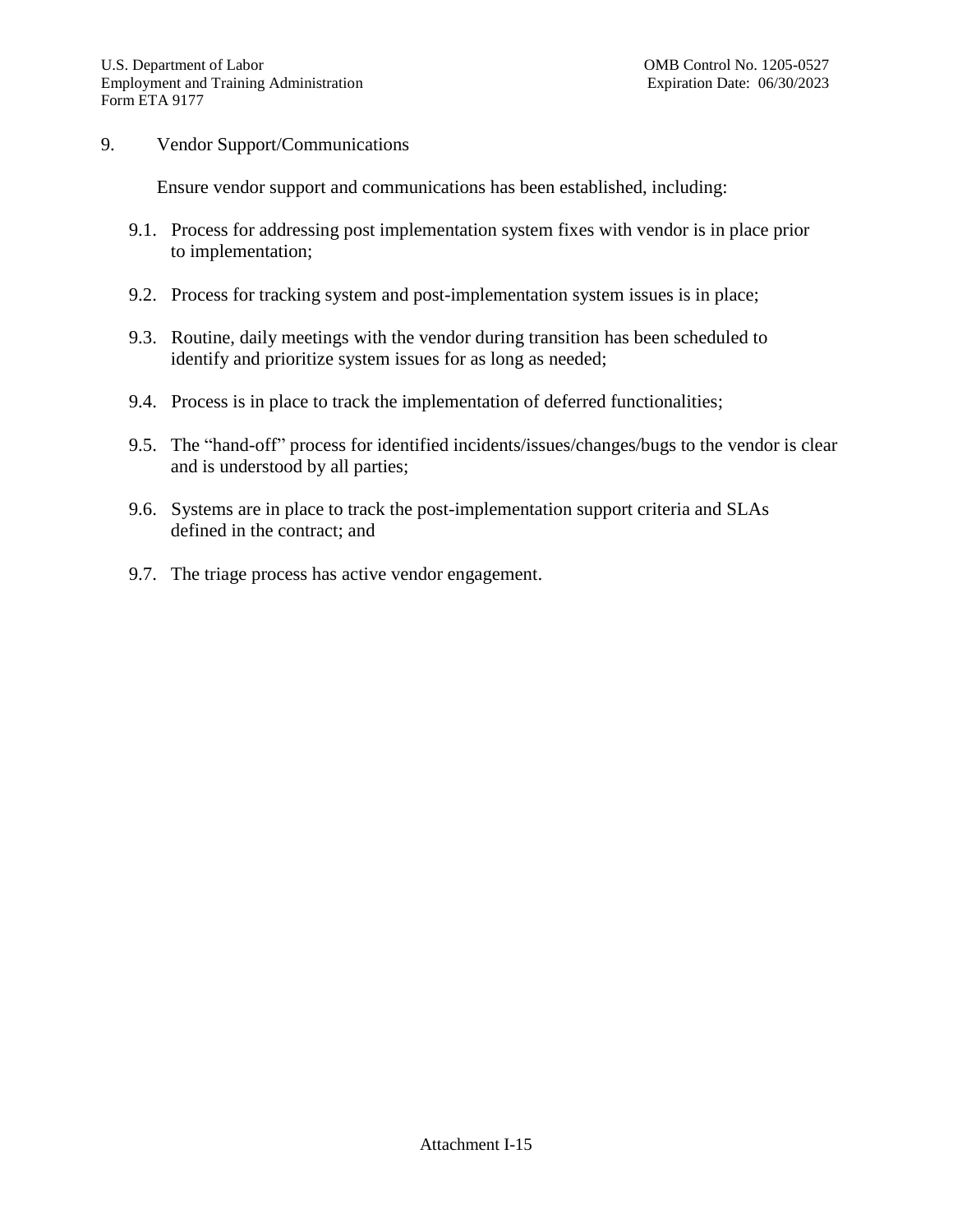10. Communication Processes and Procedures

Ensure communications processes and procedures have been established, including:

- 10.1. Staff Communications including:
	- 10.1.1. Both UI and non-UI staff (e.g. LMI staff) have been included in the communications throughout the project;
	- 10.1.2. Staff have been fully briefed on implementation plan (in addition to being fully trained); and
	- 10.1.3. Staff have been provided with clear instructions on how to handle system issues if they arise;
- 10.2. Claimant and Employer Communications including:
	- 10.2.1. Employer and Claimant outreach regarding roll-out of new system;
	- 10.2.2. System "go-live" date disseminated;
	- 10.2.3. System black-out period, if needed, and methods of conducting business during this phase has been clearly communicated to staff and customers;
	- 10.2.4. Agency contact information has been widely disseminated;
	- 10.2.5. System "how-to information" has been provided to staff and customers; and
	- 10.2.6. Processes have been made available to support communication with individuals with limited English proficiency and staff are trained on these processes;
- 10.3. Public Communications have been issued prior to "go-live" point, as well as periodically during startup including:
	- 10.3.1. State stakeholders have been notified in advance (i.e. Governor's office, Legislative Services, and partner agencies);
	- 10.3.2. System "go-live" date has been disseminated;
	- 10.3.3. System black-out period, if needed, has been communicated;
	- 10.3.4. A plan has been established to address potential issues/ad-hoc inquiries at the time of launch; and
	- 10.3.5. A plan has been put in place to handle the press/media for a successful launch as well as for any unforeseen issues causing the launch to not go as planned.

#### Attachment I-16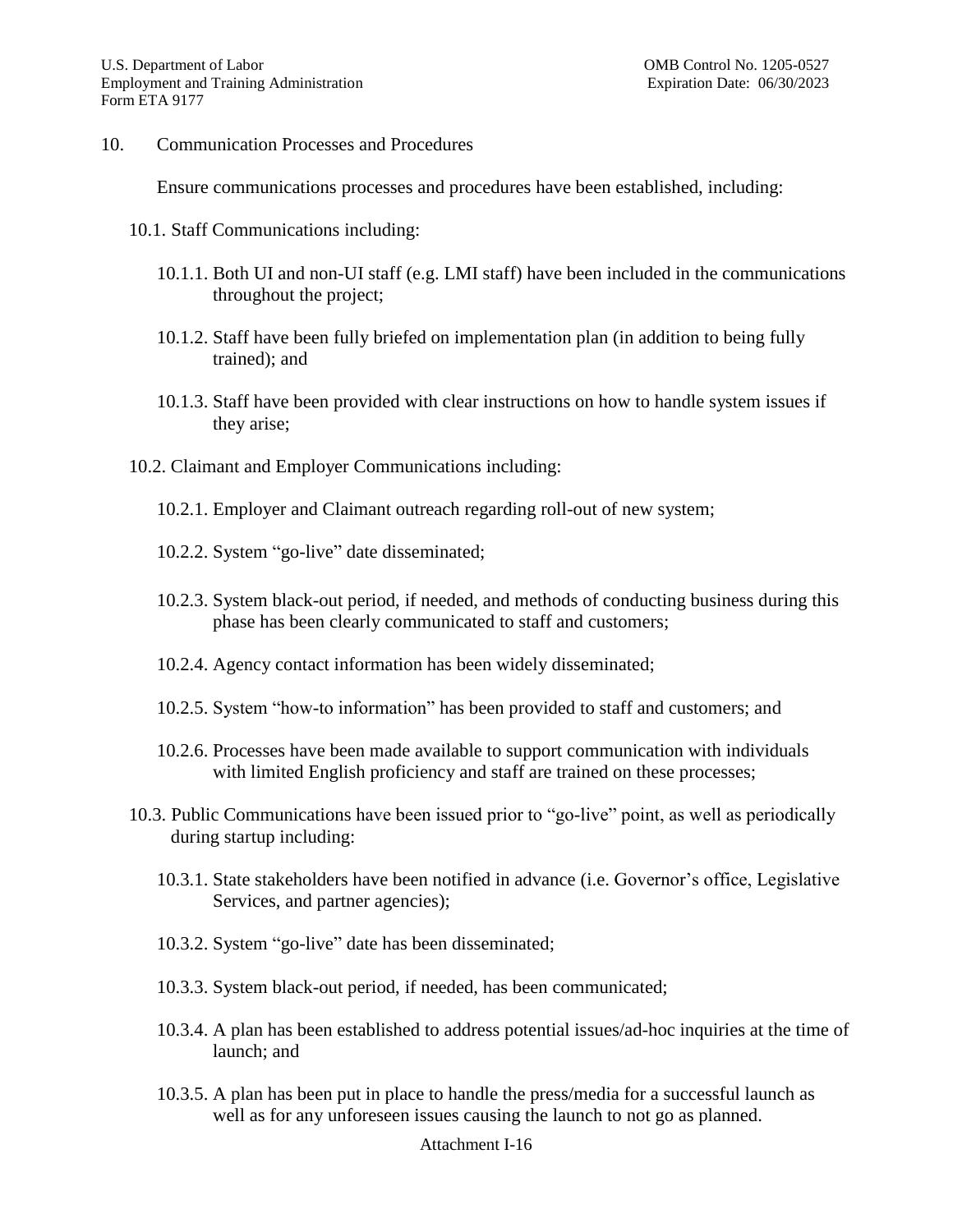11. Labor Market Information (LMI) Federal Reporting

Ensure LMI federal reporting functions have followed nationally standardized specifications (available at [https://www.bls.gov/cew/unemployment-insurance-modernization/home.htm\)](https://www.bls.gov/cew/unemployment-insurance-modernization/home.htm), tested, validated within project timelines, and are fully operational, including:

- 11.1. LMI Notification:
	- 11.1.1. LMI has received advance notification of planning timetable for benefits and tax portions of the system implementation milestones; and
	- 11.1.2. LMI has been notified of "go-live" dates for benefits and tax systems;
- 11.2. LMI Participation:
	- 11.2.1. Discussions have occurred with LMI regarding any planned changes to UI numbering schemes, data sources or computations;
	- 11.2.2. Collaboration has occurred with LMI on data uses and definitions to help with the development specifications:
		- Data dictionary mapping of the fields in the legacy UI system to the fields in the new system has been shared and discussed with LMI; and
		- Consultation with LMI on the definitions of employment and wages used in the new system;
	- 11.2.3. Any changes to the reporting responsibilities of employers' have been developed in consultation with LMI and the outreach plan to employers has been shared with LMI;
	- 11.2.4. Periodic demonstrations of the parts of the system relevant to LMI have occurred, as the new UI system progresses toward deployment with an opportunity for LMI staff to provide feedback on screens as they are developed and prior to "go-live";
	- 11.2.5. Testing schedule has been discussed and agreed upon with LMI staff;
		- LMI staff has been allowed to parallel test the new UI systems as it progresses toward deployment and an opportunity to provide feedback on any identified issue; and
		- Issues identified by LMI during testing have been resolved prior to "go-live";
	- 11.2.6. LMI has been granted the same level of access to the screens, forms etc. in the new system as they had in the legacy system;
- 11.3. Data Exchange:
	- 11.3.1. Collaboration has occurred with LMI concerning the rewrite of UI Tax and Wage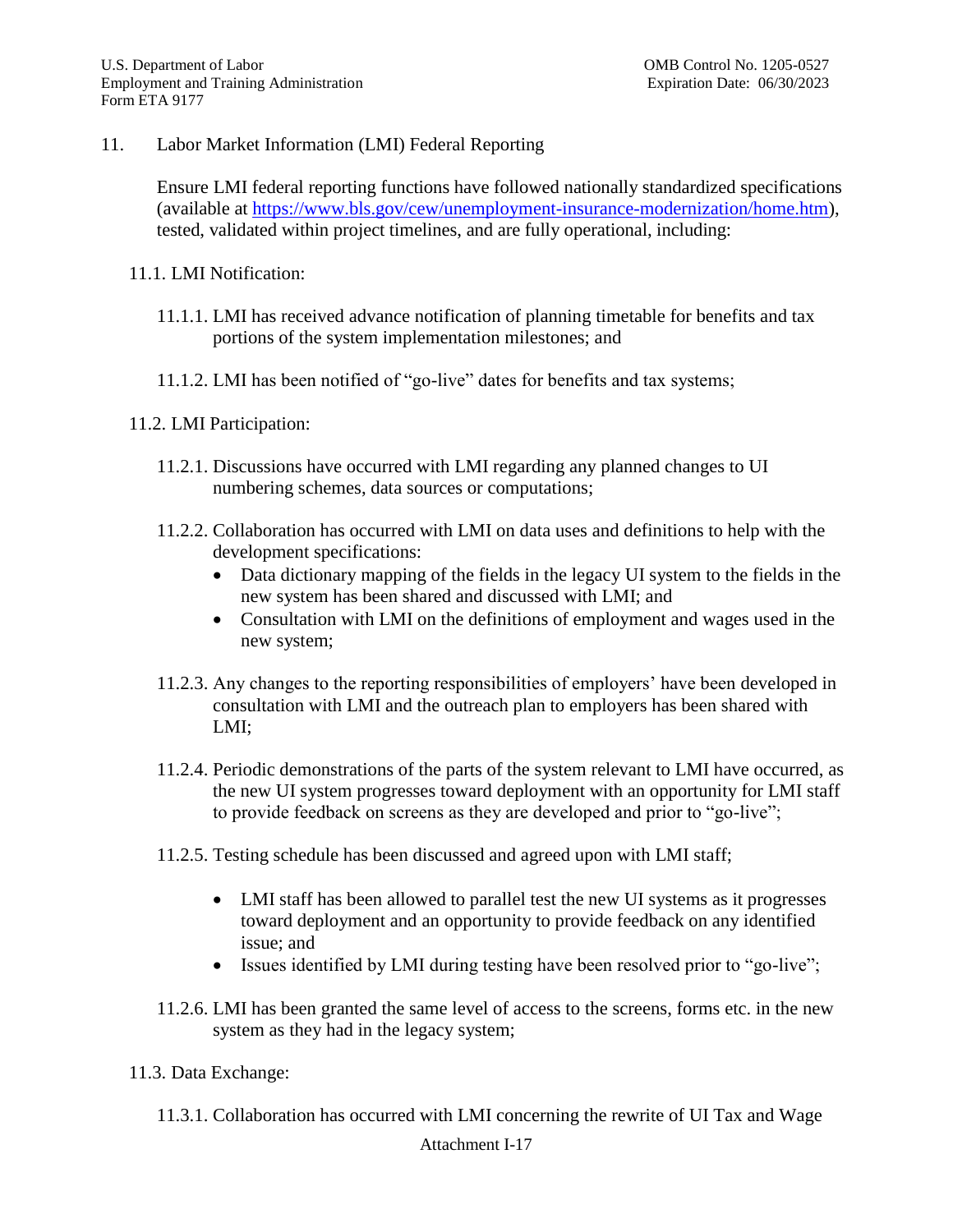record extracts; and

- 11.3.2. Extracts have been tested by LMI staff in order to ensure that it meets LMI requirements;
- 11.4. Data Validation:
	- 11.4.1. Ensure LMI has completed data validation to produce LAUS and QCEW; and
	- 11.4.2. Ensure completion of LMI testing and validation of benefit claims data.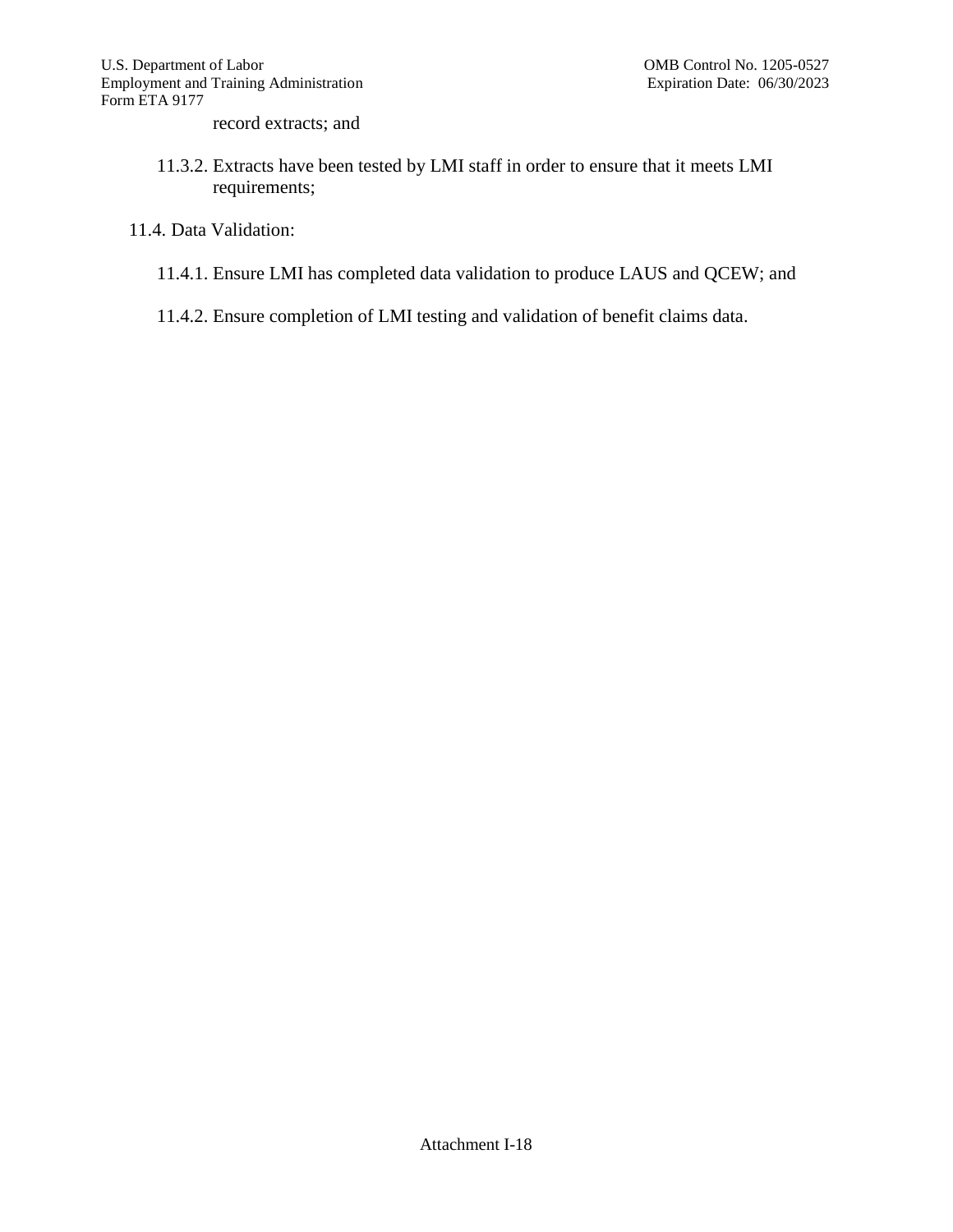# **Certification**

| <b>Certifying Official:</b><br>(Name, Title) |       |
|----------------------------------------------|-------|
| Signature:                                   |       |
| <b>Telephone Number:</b>                     | Date: |
| <b>Email Address:</b>                        |       |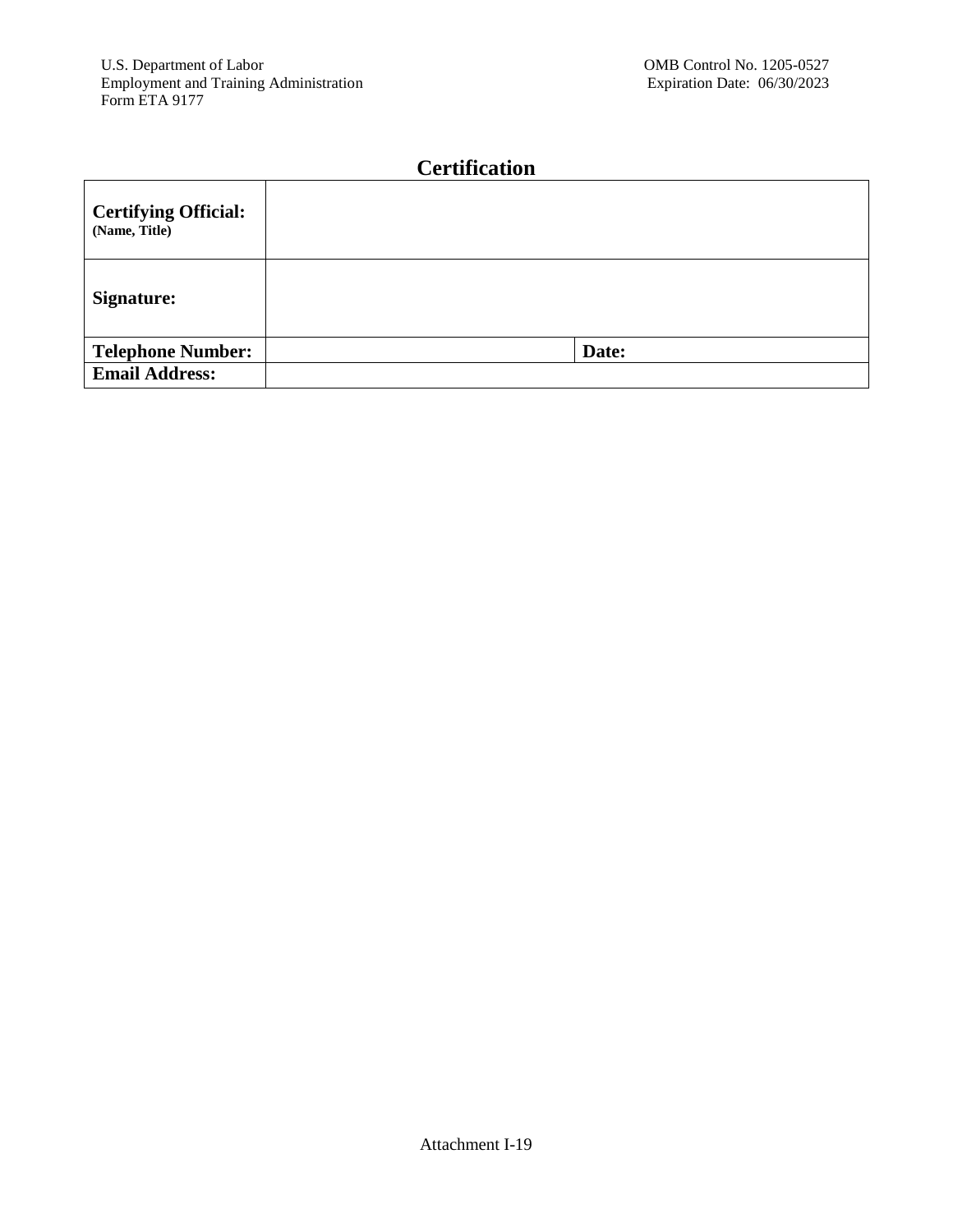### **DOL EMPLOYMENT AND TRAINING ADMINISTRATION**

OMB Control Number: 1205-0527 Expiration Date: 06/30/2023

# **ATTACHMENT II**

# **Unemployment Insurance (UI) Information Technology (IT) Modernization Pre-Implementation Planning Checklist Report Instructions**

Employment and Training Administration United States Department of Labor

ETA 9177

This reporting requirement is approved under the Paperwork Reduction Act of 1995, OMB Control No. 1205-0527, expiring 06/30/2023. Persons are not required to respond to this collection of information unless it displays a currently valid OMB number. State Workforce Agency reporting burden for this collection of information is estimated to average 2 hours for reviewing, 20 hours for planning, and 120 hours for reporting. This includes time for reviewing instructions, searching existing data sources, and gathering and reviewing the collection of information. This collection of information is for general program oversight, evaluation, and performance assessment. Responses are required to obtain or retain a Federal benefit. Send comments regarding this burden estimate or any other aspect of this collection, including suggestions for reducing this burden, to the U. S. Department of Labor, Employment and Training Administration, Office of Unemployment Insurance, 200 Constitution Avenue, NW, Room S-4524, Washington, D.C. 20210.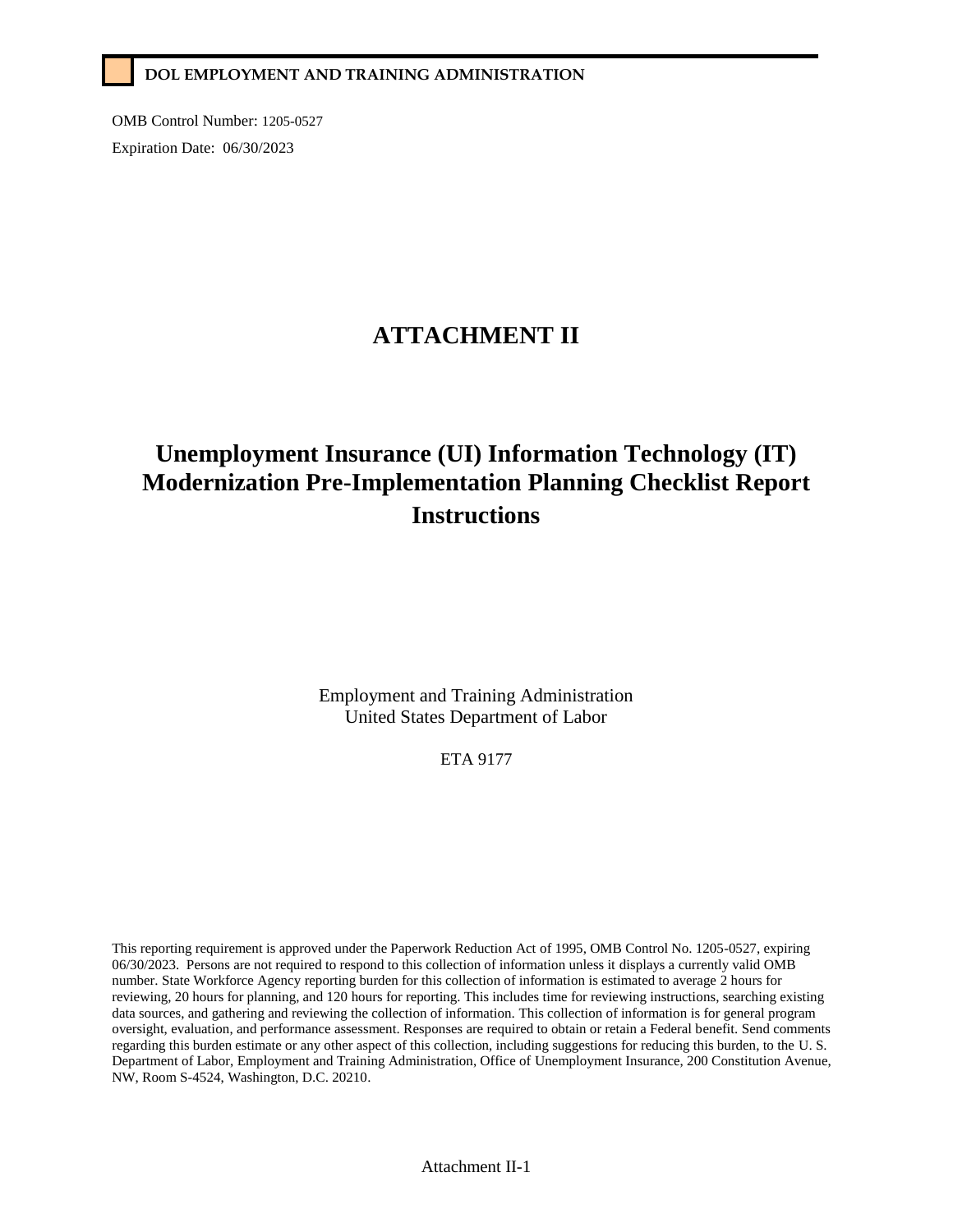### **I. GENERAL INSTRUCTIONS**

The unemployment insurance (UI) information technology (IT) Modernization Preimplementation Checklist Report is collected to assist state UI agencies in preparing to launch a modernized UI IT system, which supports administration of UI Benefits and/or UI Tax operations. Because the launch of an UI IT system is critical to a state's ability to administer its UI program, the U.S. Department of Labor's Employment and Training Administration (ETA) requires any state that is preparing to launch a new UI IT system to certify that it has reviewed and accomplished or has developed an appropriate plan addressing the items detailed in the Pre-Implementation checklist. ETA will use the checklist to identify any technical assistance needs of the state UI agency prior to an implementation of a new UI IT system.

The ETA 9177 Report is required when a state is modernizing a major component of a UI IT system or systems. A major component can be a full benefits or tax system, or it can be a significant component subset, such as continued claims certification or adjudication. Modernization can be of a single or multiple UI systems (e.g., Benefits, Tax, Appeals, etc.). States may decide to do all systems at one time or use an iterative or modular approach to modernize. Any state that is preparing to launch a modernized system must certify that it has reviewed and accomplished, or has developed an appropriate plan addressing, the items detailed in the ETA 9177 Report. If a section of the report is not applicable to the modernization project, the state must indicate that the section is not applicable. If a section is left blank, then it is deemed missing during ETA's review, and the report will be regarded as incomplete. ETA will provide comments back to the state, and will request the state to revise and resubmit the report.

An ETA 9177 Report submission is not necessary when a state is merely upgrading subcomponents of a system, such as enhancing the front-end interface for claims intake. Other instances where a state is not required to submit an ETA 9177 Report include ongoing maintenance activities: database upgrade, IT server upgrades, replacing any obsolete hardware/software, etc.

### **II. DUE DATES**

The UI IT Modernization Pre-Implementation Planning Checklist Report must be completed and submitted to ETA approximately 180 days (6 months) prior to the state's projected implementation "go live" date. Please note that Testing and Training activities may continue after the submission of the report.

### **III. SUBMISSION PROCEDURES**

The UI IT Modernization Pre-implementation Planning Checklist Report and any supporting documentation must be submitted by email to the appropriate ETA Regional Office. The ETA Regional and National Office will work collaboratively in reviewing the Report and supporting documents. Any clarifications or follow-up will be conducted via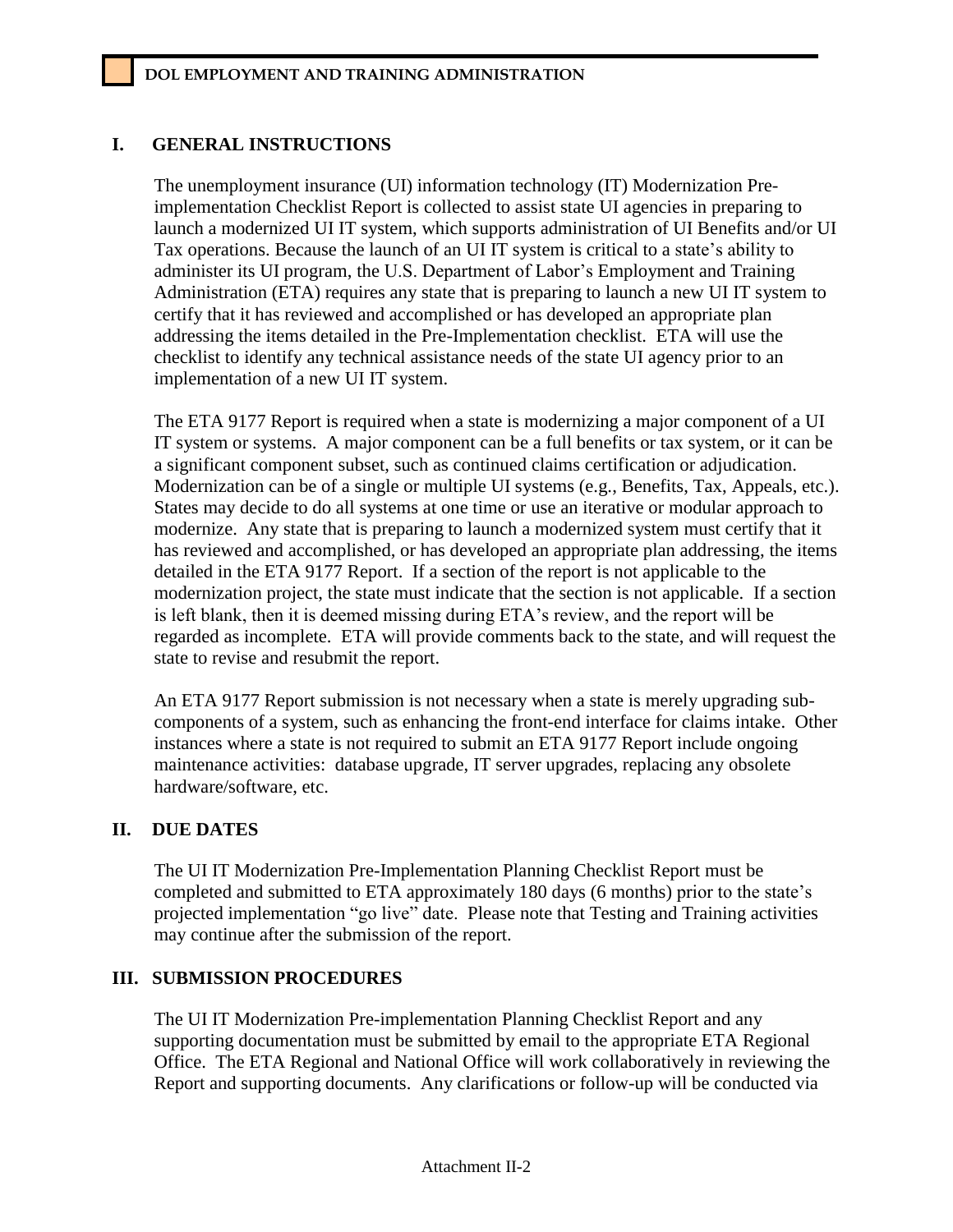### **DOL EMPLOYMENT AND TRAINING ADMINISTRATION**

email and conference calls within 30 days upon receipt of the Report. Any modifications to the original Report must be submitted by a state through the ETA Regional Office.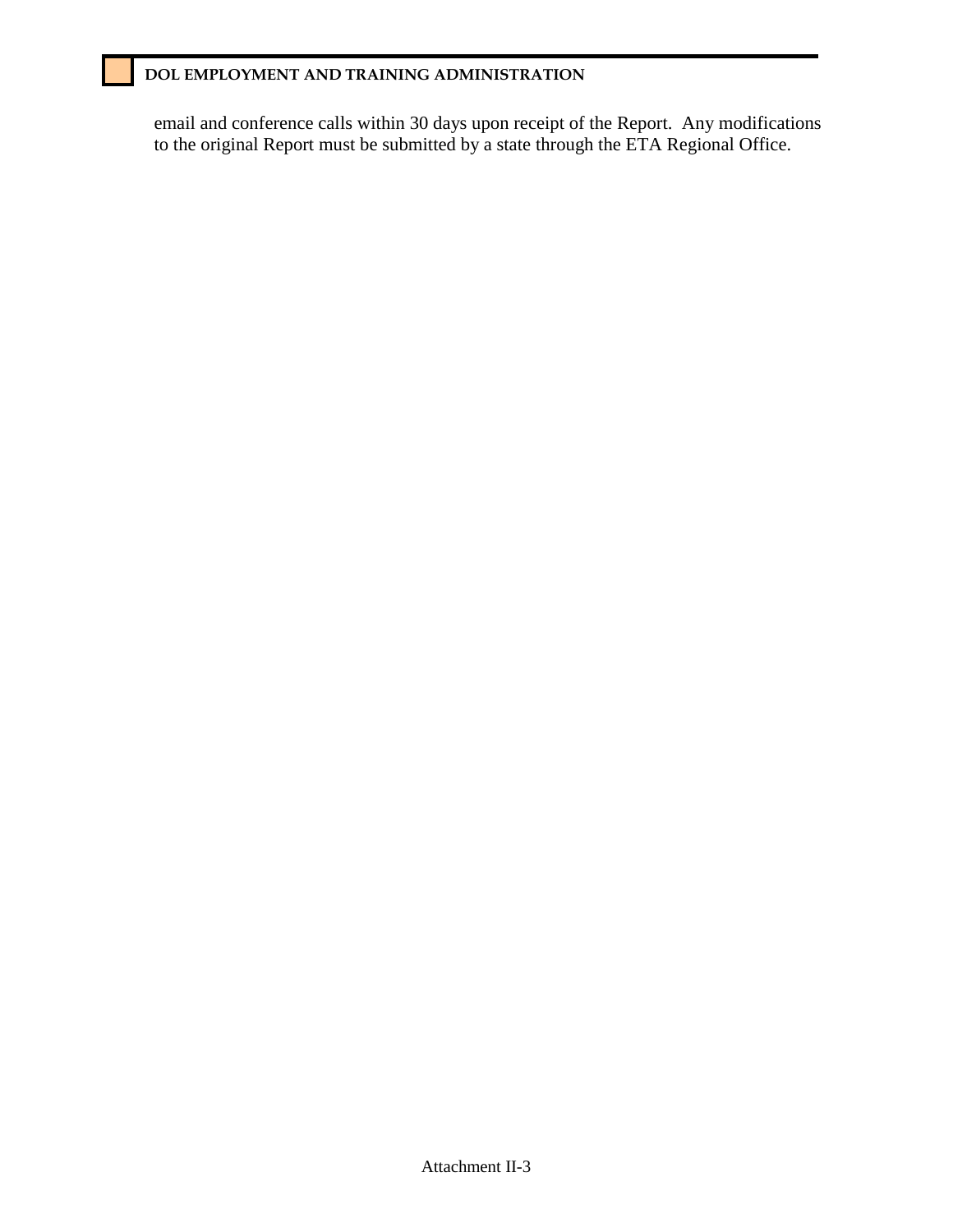## **Instructions for Completing the UI IT Modernization Pre-Implementation Planning Checklist Report**

In general, the document contains the following four (4) parts:

- 1. Cover Page
- 2. State General Information
- 3. UI IT Modernization Project Categories
- 4. Certification

Sections No. 2 ("State General Information") and No. 3 ("UI IT Modernization Project Categories") require fillable content. The instructions below, address how the state is to complete the report.

### **State General Information**

The State General Information section consists of the following five (5) sub-elements in a table format.

### **1. State Name:**

Enter the name of the State Workforce Agency (SWA) who is providing the information (e.g., State of Mississippi).

### **2. Date of Submission:**

Enter the date when the completed report is submitted. Date format must follow mm/dd/yyyy format (e.g., 06/13/2015).

### **3. Project Name:**

Enter the proper name of the UI IT modernization project (e.g., The ReEmploy USA Consortium).

### **4. Contact Information:**

Provide the contact information (i.e., **Name**, **Title**, **Address, Phone Number, Email Address**.) for the person who will serve as the primary point of contact for any questions or follow up that ETA may have regarding the report. This may be a different person than the state certifying official. It may be the state official who is the project lead responsible for the day-to-day operation and implementation of the UI IT Modernization project.

### **5. Summary of Project**

Provide an executive summary of the UI IT Modernization project. This information will include the project title and purpose, the project timeline and key milestones, and a narrative description of the project implementation status.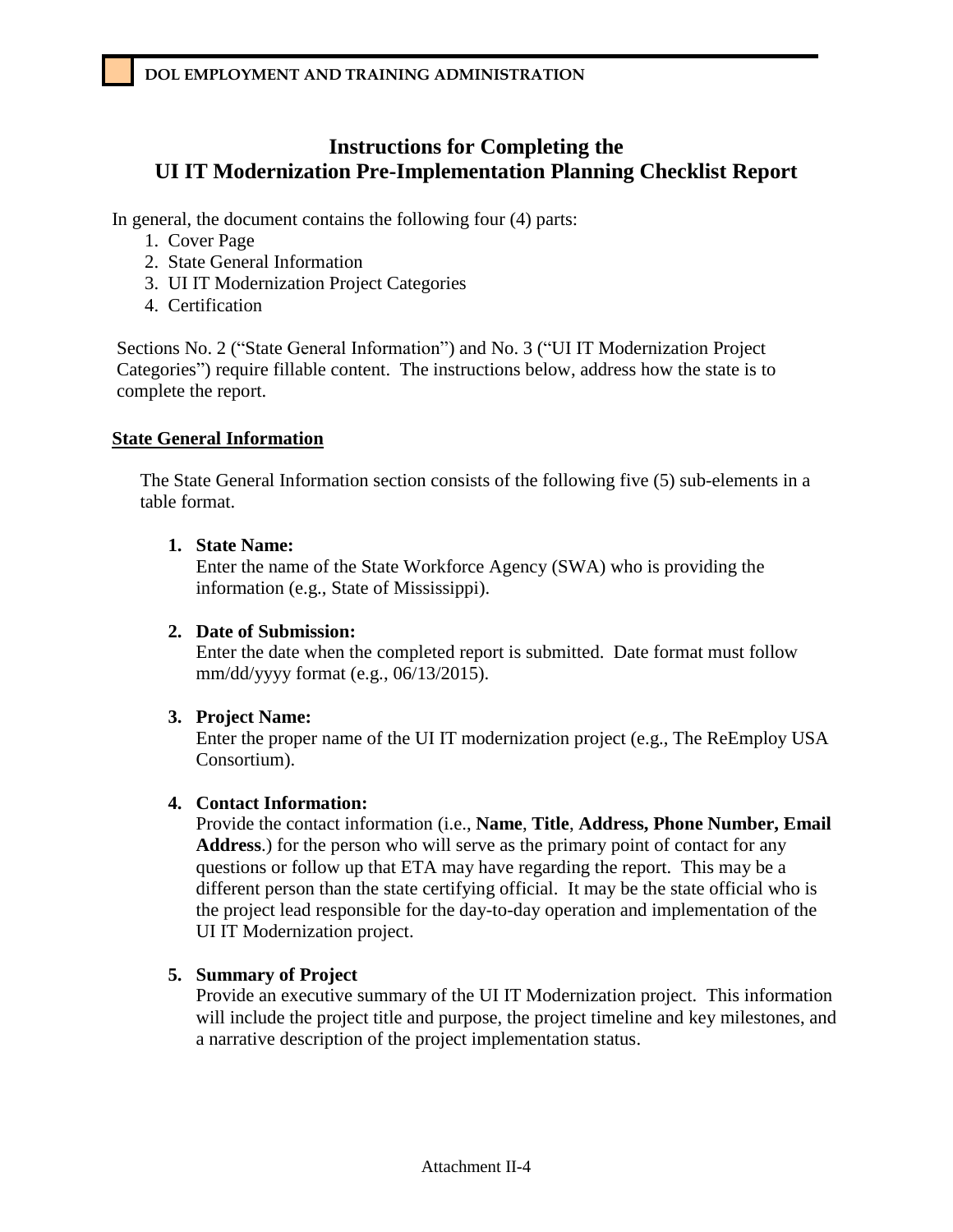### **UI IT Modernization Project Categories**

This comprehensive checklist denotes critical functional areas that a SWA should verify prior to launching a modernized UI system. This includes, but is not limited to, technical IT functions and UI business processes that interface with the new system. The list of critical areas identified in the checklist comprises of the following eleven (11) distinct project categories with associated sub-elements including:

- 1. Functionality and Workarounds
- 2. External Alternate Access Options and Usability Issues Addressed
- 3. Policies and Procedures
- 4. Technical Preparation for System Implementation
- 5. Call Center /Customer Service Operations
- 6. Business Process
- 7. Help Desk
- 8. Management Oversight
- 9. Vendor Support/Communications
- 10. Communication Processes and Procedures
- 11. Labor Market Information Federal Reporting Functions

For every sub-element in the ETA 9177, the SWA is to provide supporting content to demonstrate that the SWA has addressed the specific sub-element. For each sub-element, ETA expects the SWA to address the issue including, but not limited to, the following:

- An overall status report;
- A brief report explaining the status of the project as it relates to the particular subelement;
- Attach explanations of any workarounds concerning the processes in the sub-element;
- Attach explanations if implementation of the new system concerning specific processes for the sub-element will be delayed or deferred;
- Attach explanations for added clarity and/or to support a narrative;
- Mitigation proposals for addressing any problems;
- New project timelines if applicable; and/or
- Any discussion of identified technical assistance needs for the successful completion of the project.